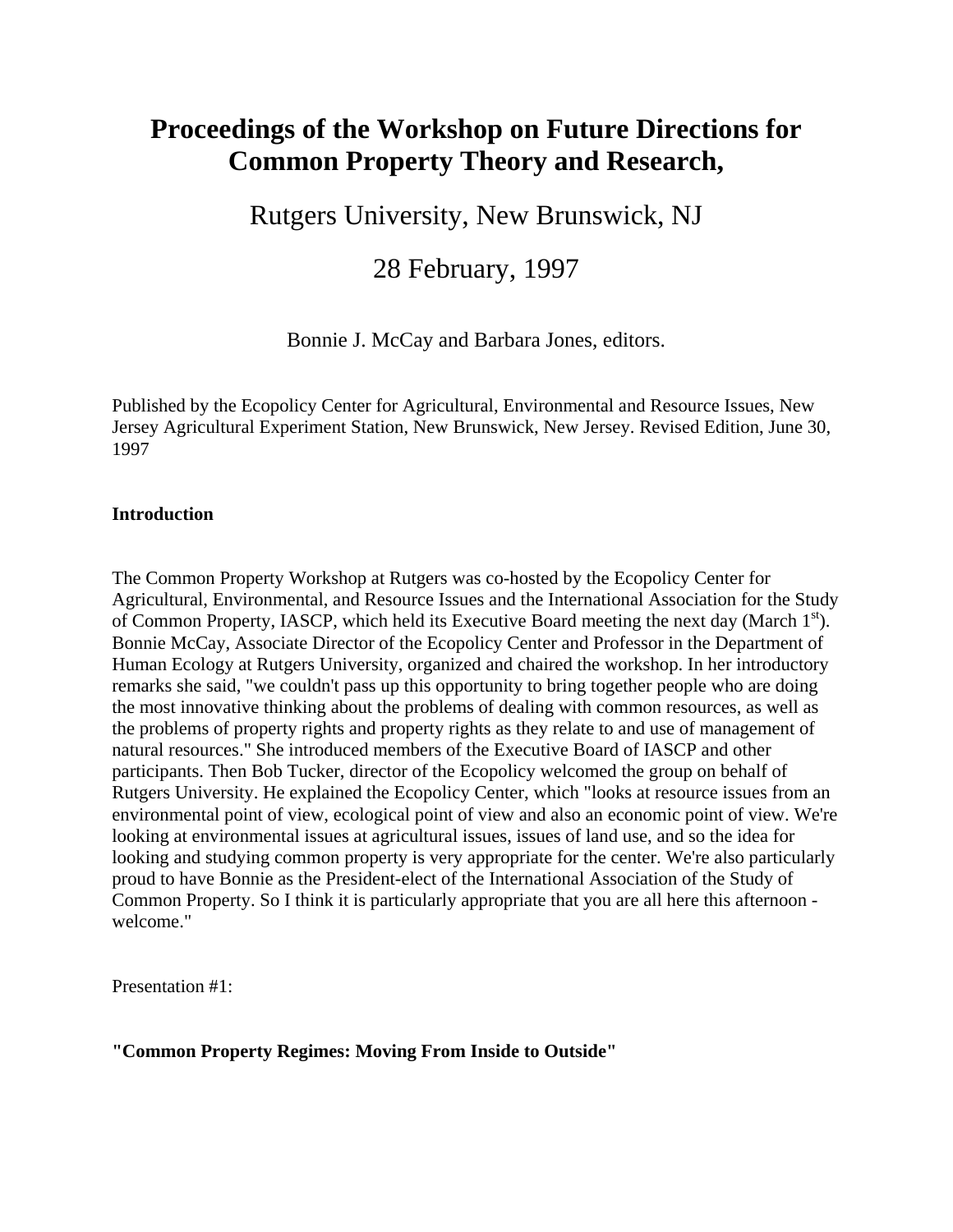Margaret McKean, Political Science, Duke University, and past-president of IASCP.

When we were thinking about putting this together I thought I wanted to speak about how I see the history of this field. Of course, people have been studying common pool resources and property rights on common pool resources and social behavior and institutions having to do with how people use natural resources for a long time. But, I think the systematic attempt to pool findings from many disciplines and many areas and many resource types perhaps is only a dozen or more years old. It seems to me we can say a few things about what we've concentrated on to date and I had a few thoughts on what our next research thoughts should be.

So far its been natural to examine the insides of common property arrangements and the behavior of people who use a single resource. So we've looked at the relationships between people who use their resources and among the people who are using the same resource. We've focused a lot on the internal arrangement of these mechanisms. We've looked at rules for use, techniques of cooperation, looked at mechanism by which people enforce prohibitions against cheating in order to enforce mutual restraint and capping aggregate levels of use and stress on common pool resources. I get questions about what we ought to be looking at next and I had four categories which I thought we should try and push our research interests. One thing I am constantly asked is: well its all very good and well to know how these things work and what the characteristics of these systems are that have established successful working arrangements, but we don't know where they came from. How did it get rolling? So one project would be to push our research in the direction of how these things start. I see three ways to do this and I of course advocate doing this. But I think there are many conditions and situations in the world where we probably need to create common property regimes that don't now exist-resources under stress, and so on. So therefore we need to know something about how to create them when they aren't there to start with. One subcategory under common property regime origins would be to study the evolution, the original evolution of the historical long lasting systems, that is, systems that have lasted for several centuries in many parts of the world. Another helpful area for exploring origins I think, would be laboratory experiments that focus on manipulating the variables that you would manipulate in the creation of regimes and then of course, another one is to pay very close attention to the natural experiments we conduct upon ourselves all the time. When you try and create new systems, I'm thinking particularly when you work in fisheries and the formation of new fishery organizations, you begin to make general statements about which one's work and which ones don't.

There are three other areas for future research, all looking outside CPR systems. We've focused very closely so far on what makes them work, what internal features of common property arrangements make them work. We haven't paid enough attention to the relationships between successful systems and their surroundings. I think of three features of the surroundings. First, would be the relationships with government; all the work on co-management is really an effort to explore that. But I would include the studies of the legalization of common property rightsstudies of changes of government recognition, levels of government recognition and government acknowledgment of common property rights. Second would be the relationship between CPR and commerce. The economic context of successful arrangements presents an interesting dichotomy across resources. Those of us who have studied common property arrangements on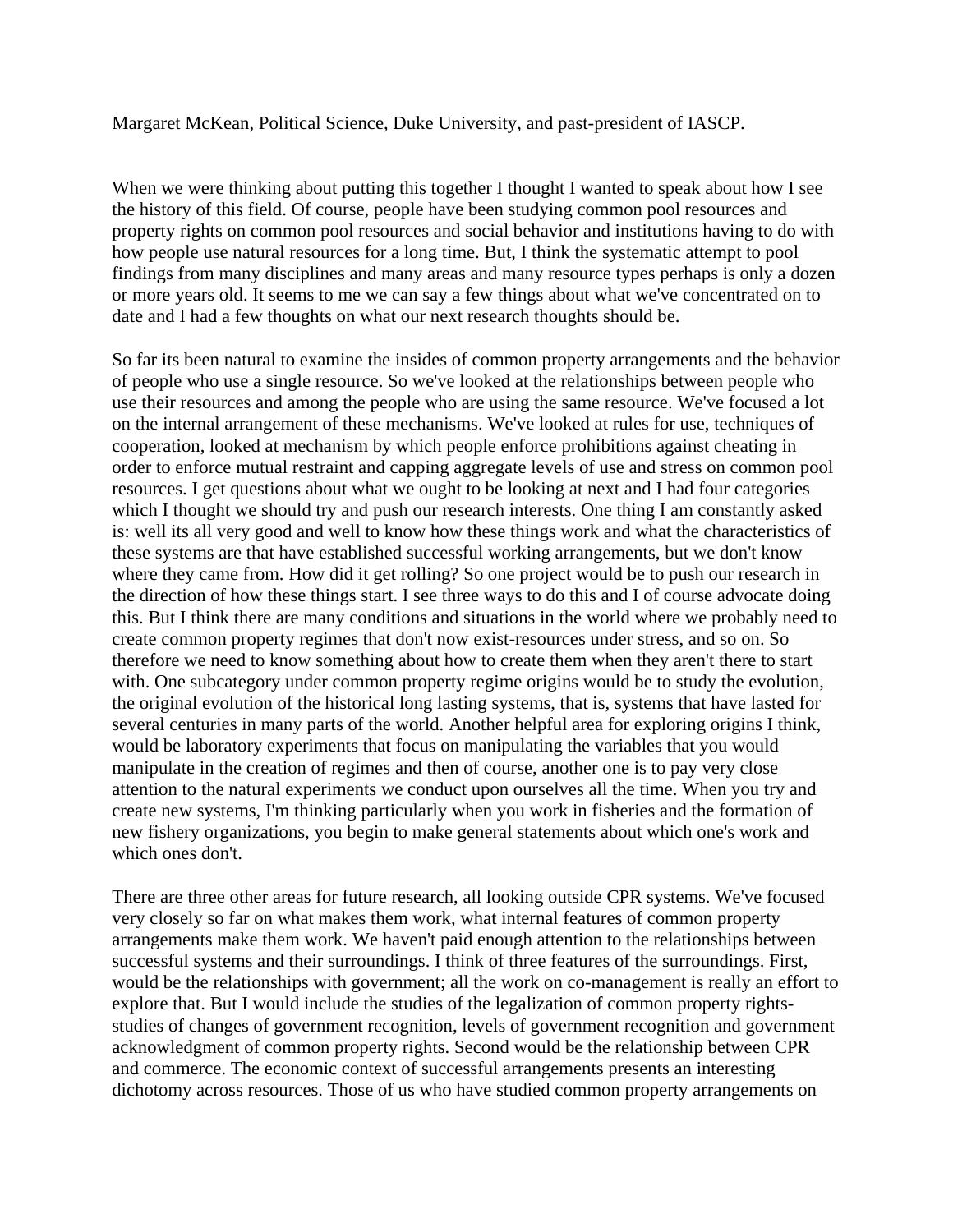land frequently encounter the assertion that commerce is deaf- the arrival of the market economy, the arrival of commercialization, the commercialization of commodities that are extracted begin to erode the features of cooperation that made those systems work for a long time. Thus commercialization brings pursalization to landed commons. We encounter this statement, I actually caught myself writing it myself, it is pretty unexamined. It has not been very well tested and if you move over to fisheries there are a lot of people who study the common property arrangements on landed resources who suggest banning the sale of products extracted from the commons. What they should do is let people live subsistence lives with products from the commons, but not sell for themselves because then everything goes to pieces. I think if you proposed that to the people in the world who do fishing they would wonder what planet are you from. Nobody would suggest that the thing for successful fishers to do is to stop selling fish. Fish are a commodity. There wouldn't be much fishing if the only people who ate fish were the ones who caught them.

It's odd to me that we haven't examined the relationship between healthy property relations in a commercial context. We have to face the facts that a lot of the products we extract from the commons are of commercial interest. We want these products to integrate us with a cash economy. Some of these products have no value if we can't sell them. They are no force for a subsistence style of living so there is something very wrong with our habit of believing, at least those of us who study land economy, that commercialization is very dangerous or that commercialization is really tricky and very fragile. Maybe later I will give you an analogy that demonstrates how certain bad statistical analysis can lead you to the wrong conclusions. That I think might be responsible for these conclusions on the part of us who study landed economies and commercialization.

It seems to me the third thing or third feature of the outside worth thinking about is the relationship with the ecological setting. That isn't as silly as it sounds-of course common property regimes on common pool resources are found in ecological settings where we have common pool resources - that is true by definition, so what more is there to know. I don't have that in mind. I am really thinking about the fact that over the course of history we have seen common property arrangements come and go and move around. We have also seen people choosing to use common property regimes for some resources in certain situations and then choosing to use individual property arrangements for other resources that they have or other goods that they produce. People apparently have historically made choices, they might have even been intelligent choices about which kinds of resources to manage as common property resources and which kinds of resources to parcel up to individuals. With the crowded planet we have today, we want to figure out if there any places where there are resources or situations where we should be turning away from making common property arrangements. We should really know what are the ecological conditions that make common property arrangements the efficient choice today. It may be that historically what made common property resources efficient was not always the ecological setting. It may have been other things having to do with the availability of labor, economies of scale and enforcement costs or the nonavailability of administrative efforts from the outside. But it may still be ecological conditions which would help us make intelligent choices about where to place common property regimes or how to best handle resources in a community. So I think these are the four areas I would single out as good targets for research agendas. In the future, we need to look more at origins, look more at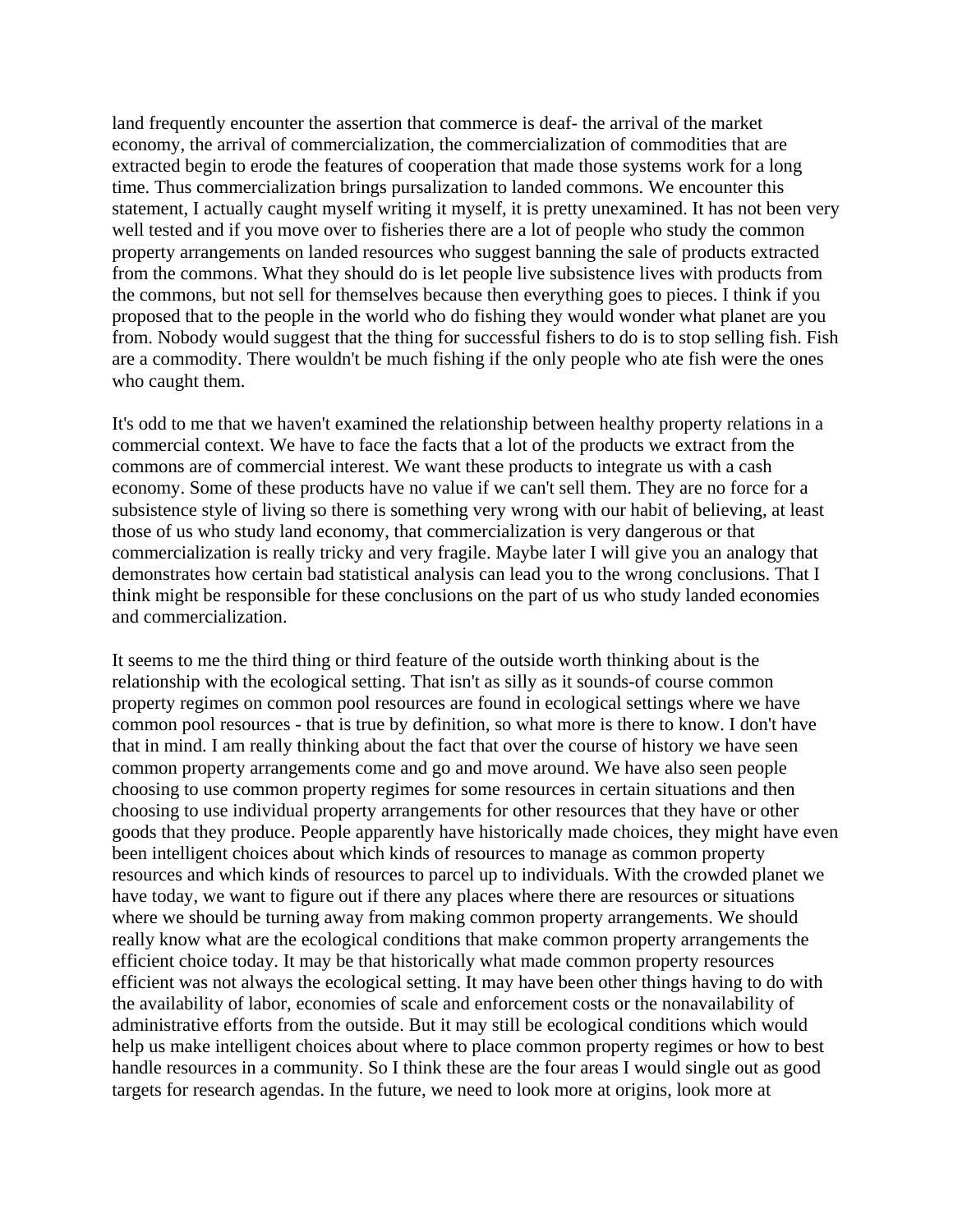relationships with the legal and government contexts, to look hard at some of our hypothesis of commercialization and commercial context and to look carefully at how people have chosen where to put their common property regimes. We're perfectly familiar with different kinds of arrangements, like choices of when to use common property resources.

Presentation #2:

#### **"What Can Agents Do? Reflections on Post-Hardin Commons Discourse**

Peter J. Taylor, Visiting Scholar, Center for Critical Analysis of Contemporary Culture, Rutgers University.

What can agents do? For common property researchers (CPRers) there is an obvious meaning to this question: Can individuals overcome their self-interest? Can they come together to build institutions for managing a resource held in common? Through my joint involvement in the Environmental Studies and Science and Technology Studies (STS), I ask what agents can do of two other kinds of agents, namely, CPRers, and STSers who interpret and contextualize science. I am particularly concerned with the influence of CPRers on the socio-environmental situations they study, and with STSers, such as myself, who hope their work can influence the researchers they study. What each of these kinds of agents can do are open questions. I am in a very early stage of this this inquiry. In the talk I laid out a set of "entry points" or "angles of illumination," which I refered to as: examining the broad social context; substituting the local for the exotic; exploring the cross-reinforcement of ideas about psychology, methods used, and theories of agency and social structure/dness; inverting the sequence in scientific research of simple to complex; examining intersecting processes instead of bounded systems; and deprivileging special cases. Using those angles of illumination and learning from responses by CPRers to my STS interpretations, I hope to expose more of the complex pragmatic considerations governing specific research and researchers. A proposed contribution to CPR Digest and a talk at the Vancouver IASCP meetings should further my interactions with CPRers.

#### References

Taylor, P. J. (1992). "Re/constructing socio-ecologies: System dynamics modeling of nomadic pastoralists in sub-Saharan Africa," in A. Clarke and J. Fujimura (Eds.), The Right Tools for the Job: At Work in Twentieth-Century Life Sciences. Pawnceton: Princeton University Press, 115- 148.

Taylor, P. J. (1997). "Appearances notwithstanding, we are all doing something like political ecology." Social Epistemology, in press.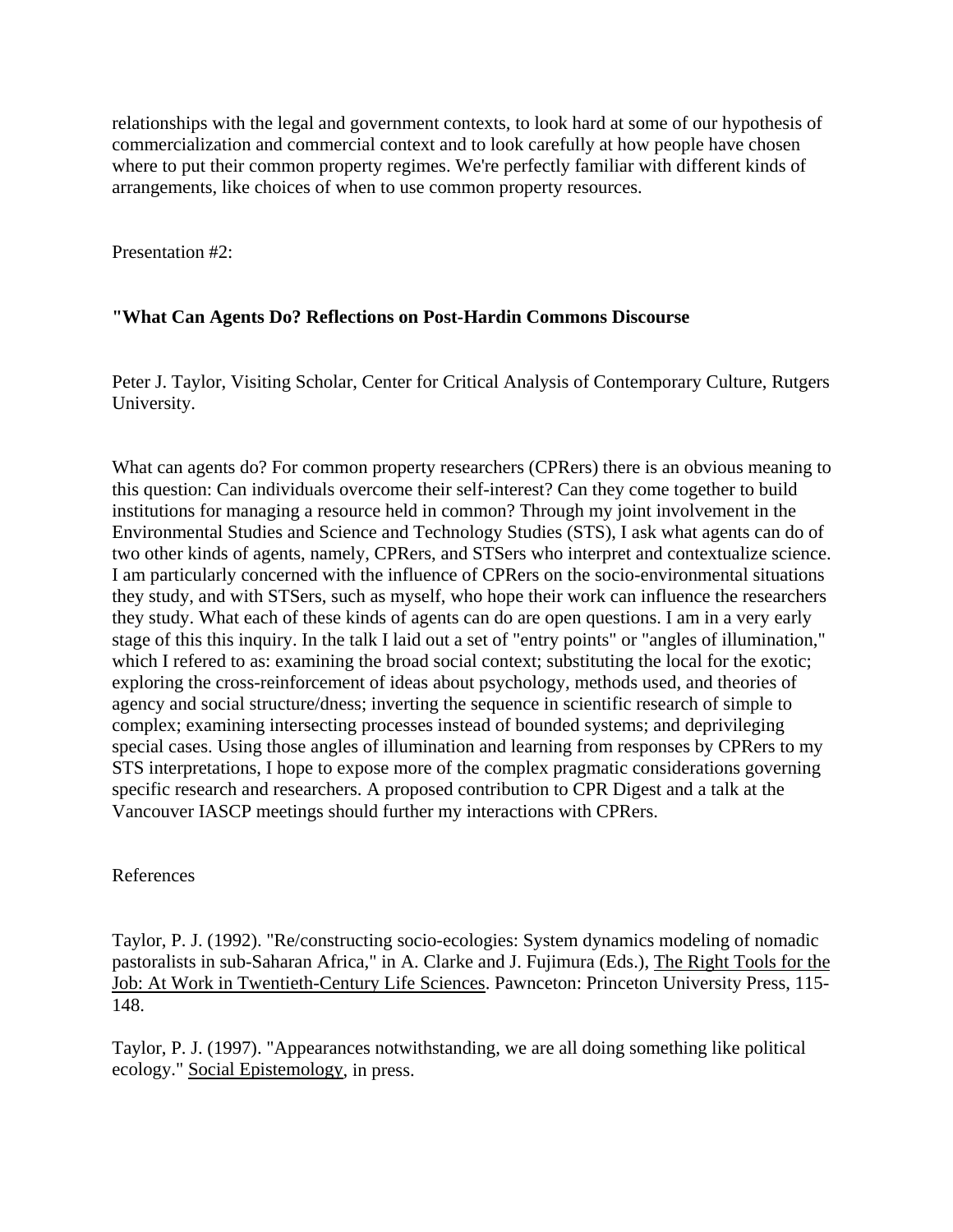Taylor, P. J. and R. García-Barrios (1995). "The social analysis of ecological change: From systems to intersecting processes." Social Science Information 34(1): 5-30.

#### **Discussion of McKean and Taylor presentations:**

**McCay**: McKean's presentation captured an important new direction in common property work, which has been dominated to this point by questions of internal design as highlighted in Ostrom's work "Governing the Commons." Her focus on "the outside" dovetails with others who are taking political economy perspectives that emphasize the bigger picture- the economic situation, the political situation and so on as they affect common property regimes.

**Taylor**: Upon the point of contrasts in research agendas, there is of course the question of whether reflections based upon multiple angles are very helpful. Some of the best scientists have always been very simple minded and they don't ask many questions about where we come from or why it does that....

**McKean:** I have two things to say. I was fascinated with your juxtaposition of the development of the field right alongside a world wide drive for decentralization, privatization, individualization, not to mention the fall of communism which means to many people never do anything collective again. So I have no idea if people who are interested in common property are interested because they are fighting world trends or if it's just coincidence. It's like two halves of a river running in opposite directions.

**Unknown:**: The question of why Hardin's idea had such an affinity is extremely important. I would approach that question by looking at higher institutions. I think we shall find part of the answer in what deeply ingrained beliefs about property are, from everyday experiences that are so deeply ingrained that you don't think about it. They have disappeared from our conscious minds, and when Hardin speaks to us he speaks to our unconscious beliefs about what property is. ...

**Brad Walters (graduate student, Rutgers Ecology & Evolution)**: Hardin's popularity, I hate to admit it, has a lot to do with how accurately it models reality. We're continuously viewing evidence of commons tragedies, be they litter on the side of the road, or whatever. ....I agree that there is this social political stuff that is very complex and needs to be pulled apart and that, but there is this reality...the empirically oriented and the "social/critical types" are in opposite camps?

Taylor: One of the tenets of science in science and technology studies is that empirical accuracy is never sufficient to account for something's acceptance. So that you are always looking for other things and sometimes that search for other things is as saying empirical accuracy is not at all relevant. In this case unfortunately I want to say that there I am one of those last camps because I think there are and never have been --I am going to overstate it -- tragedies of the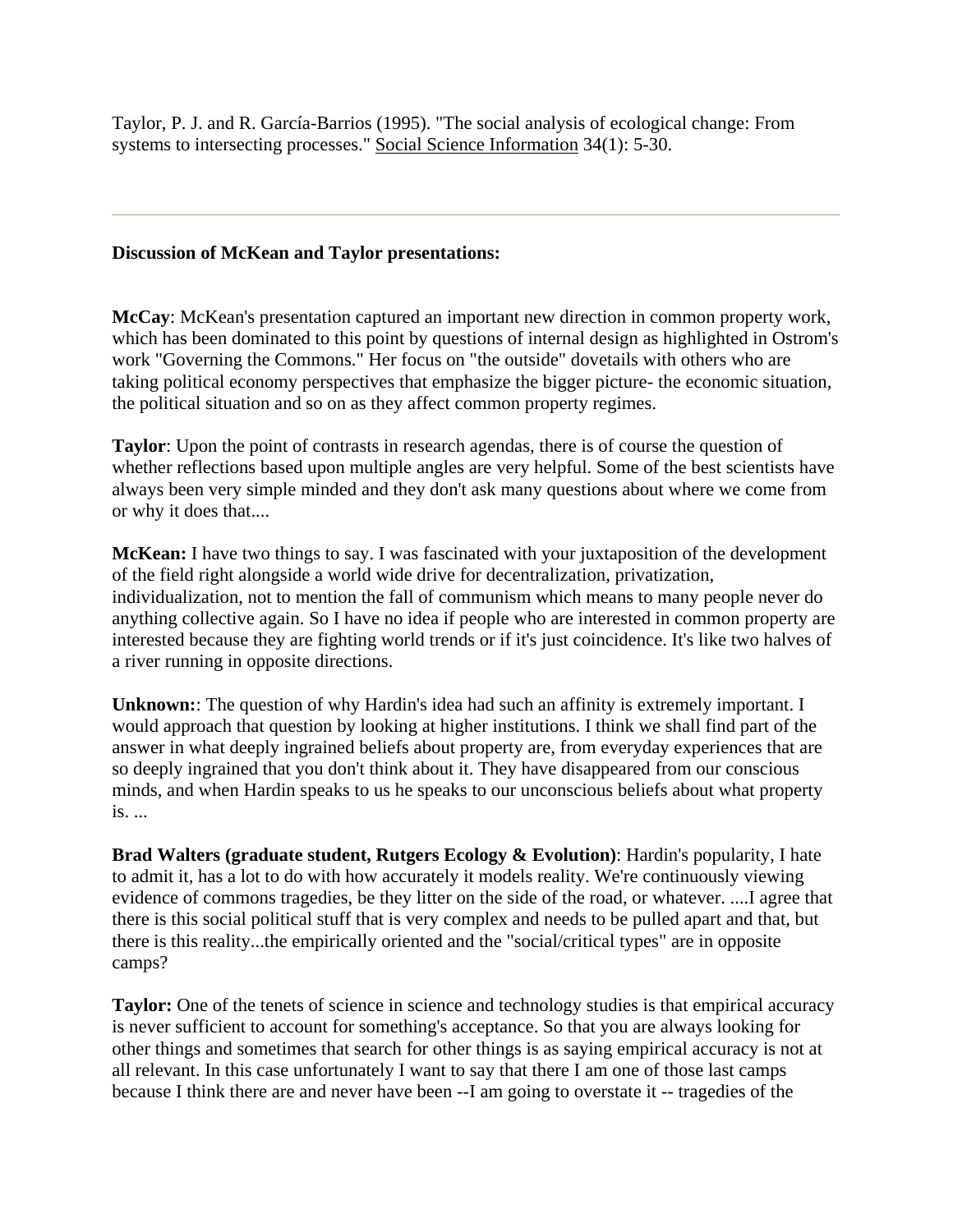commons. So I am opposed to you there. In terms of Hardin's model, it has to do with that "complex/ simple" argument I made.

**Walters:** Is what you are saying that there have never been any social commons problems?

**Taylor:** No, but with the perspective of science studies, you would ask why is it that other people could go in and see the world and say this is tragedy of the commons? In other words, it's not just taking it subjectively. It's saying what is it these people bring you see litter as a tragedy of the commons and others do not?

**Erling Berge (IASCP):** on the importance of language, Hardin using "commons" to mean open access, but the English law of property using "commons" very differently.

**McKean**: Hardin has great appeal because he is making some observations that really do occur to people. You're right with your objections for when I talk about him in class I worry about his spurious correlations. He presents the problem as one where the only thing wrong with common resource use is commonness or too many people, versus the possibility that he got the main causal variable wrong...

**Evelyn Pinkerton (IASCP):** Of course Hardin is right because our institutions are set up in a way that makes what he says to be true. The common property literature makes us see that there are institutions that are set up differently.

**Frank Popper, Political Science & Urban Studies, Rutgers U.:** I see Hardin as an ecological fable. When we leave here we should have a better understanding of it. It's a real interesting story and let it go at that.

**Paige West, Graduate Student, Anthropology, Rutgers U.**: There are certain socio-political economic conditions that were arising at the time Hardin wrote this that went along with the globalization of capital. Maybe one reason Hardin was successful is it spoke to people who wanted to see capital as natural.... I use Hardin in just about all my classes too and find that we really want to believe it. Even though I teach about it critically, the students still come to class and say well look this is what Hardin said.

**Taylor**: I feel I need to say something about why I don't believe in the commons. It's not any of the things being said so far. Hardin can be read as building on the conceptual ideological model of the state as being a constraint on individuals and on individual transactions. In this pervasive model there is no middle ground for social structure upon unequal power that facilitates the social life as well as constrains it. As a consequence there is no sense of the messy politics involved in a transition from the way Hardin thinks things are to what he'd like them to be. With respect to transitional psychology this liberal model of the individual as the source of all inequality and the rationality of change and resistance to change says something about the structuredness and the inequality. I think it is truer in many cases and that is why I don't think the tragedy of the commons occurs; it doesn't have those features. ....the reason we read Hardin back then is to examine how many of those kind of assumptions are still with us today...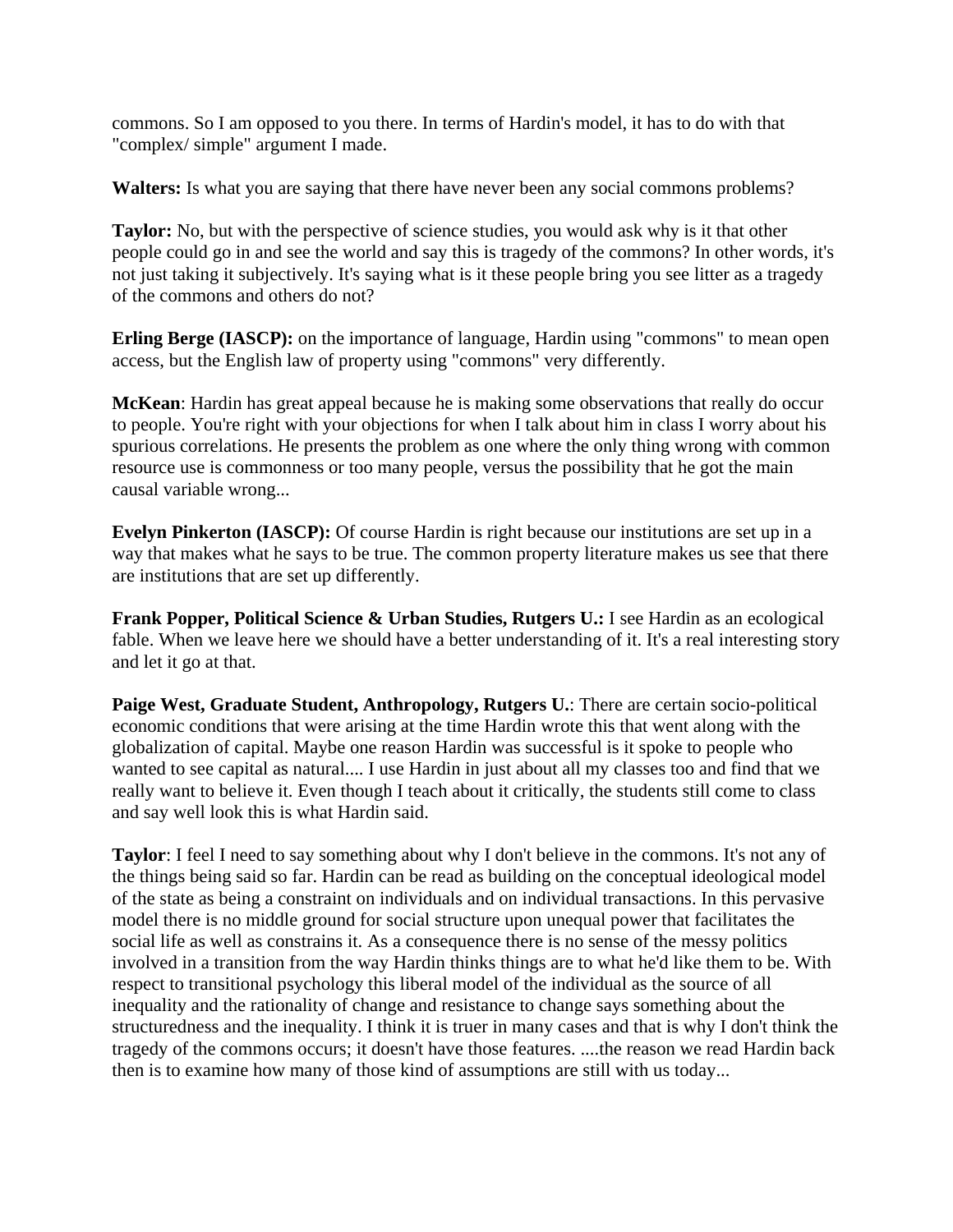#### **Presentation #3:**

## **"New and Not-So-New Directions in the Use of the Commons: Co-Management"**

Fikret Berkes, Natural Resource Institute, University of Manitoba; President, IASCP

Many co-management (joint management, collaborative management) initiatives are in progress in the areas of fisheries, wildlife, protected areas, forests and other resources. These initiatives have a common reason for their existence. Top-down resource management by centralized government agencies has not been working well, and purely local-level management is often ineffective in the complex world of multiple stakeholders. As a rapidly developing field of study, there is a substantial accumulation of empirical material on co-management, yet the field is weak in terms of theory development. Many authors agree that the theoretical basis of co-management may be found in common property research. It is not clear, however, how the theory developed in the broader area of commons may be applicable to co-management.

Development of the idea of co-management can be traced to a number of different resource areas:

\* Fisheries

First Canadian co-management, Kearney, 1984 (LeBlanc 1978 speech);

Norway: Jentoft, 1985; Pinkerton book 1989

example: Fisheries Co-Management project (SE Asia, Africa)

\* Parks and protected areas

World Conservation Strategy (1980); Caring for the Earth (1991);

Integrated Conservation-Development Projects

ex. Mt Elgon Nat Pk, Uganda; Mafia Is Marine Pk, Tanzania

\* Forests

Joint forest management, W. Bengal, India 1972; Nepal

\* Wildlife

examples: CAMPFIRE project in Zimbabwe; IIED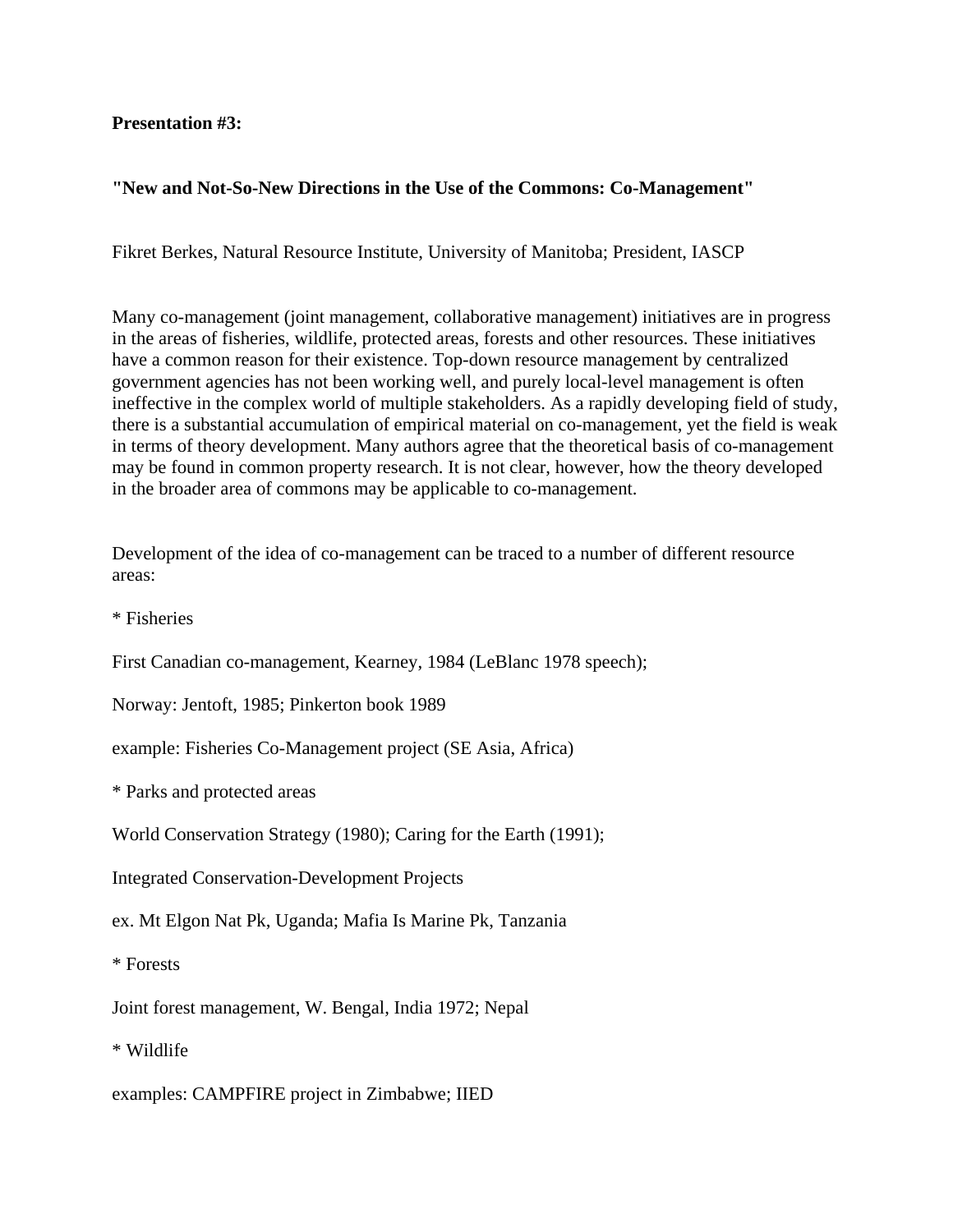\* Other

water (zanjera, Philippines); wastelands (India, China);

aboriginal land claims (Canada, Australia, New Zealand)

The reason for development of co-management in these various areas has to do with the basic dilemma:

\* Top-down resource management by centralized government agencies not working well,

\* Local-level, community based management is often ineffective and limited because of outsider interference, multiple interests, centralized management, interjurisdictional problems.

The co-management solution makes two basic assumptions:

\* Local people must have a stake in conservation and management, and

\* Partnership of government agencies and local communities and resource users is

essential.

What is 'co-management'?

\* A number of terms are used interchangeably: Cooperative management/collaborative management/joint management/participatory management/multi-stakeholder management

\* The general function of co-management is to encourage partnerships; provide local incentives for sustainable use; share power and responsibility for resource management and conservation.

\* Various definitions:

McCay and Acheson (1987:32): (referring to community-led initiatives) "co-management signifies their political claim to the right to share management power and responsibility with the state."

Murphree (1989:418): "co-management is a broad concept that covers an assortment of managerial arrangements."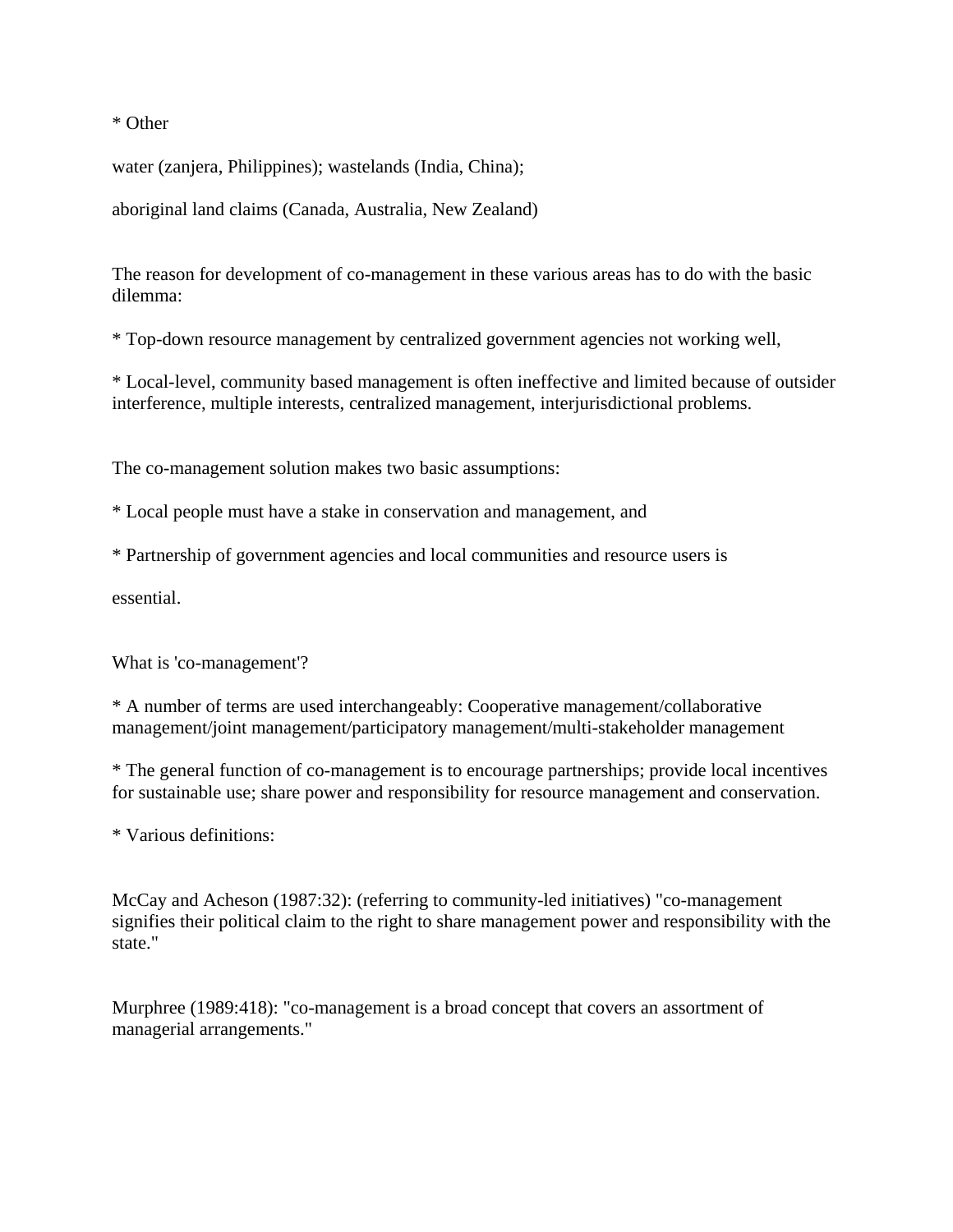Berkes et al. (1991): "the sharing of power and responsibility between the government and local resource users."

West and Brechin (1991:25): "the substantial sharing of protected areas management responsibilities and authority among government officials and local people."

IUCN (World Conservation Congress 1996): "a partnership in which governmental agencies, local communities and resource users, non-governmental organizations and other stakeholders share, as appropriate to each context, the authority and responsibility for the management of a specific territory or a set of resources."

Evaluating co-management

Evaluating the degree of participation has often been based on the Arnstein 'ladder of public participation'. Variations include:

- \* Berkes et al. 1991; Berkes 1994
- \* McCay 1993; 1995
- \* Pinkerton 1994
- \* Pomeroy 1995
- \* Sen and Raakjaer Nielson 1996

When is co-management feasible?

Assuming that

- \* co-management is desirable and there is a need, and
- \* devolution of management power is possible and feasible,

Three key questions seem to define successful co-management: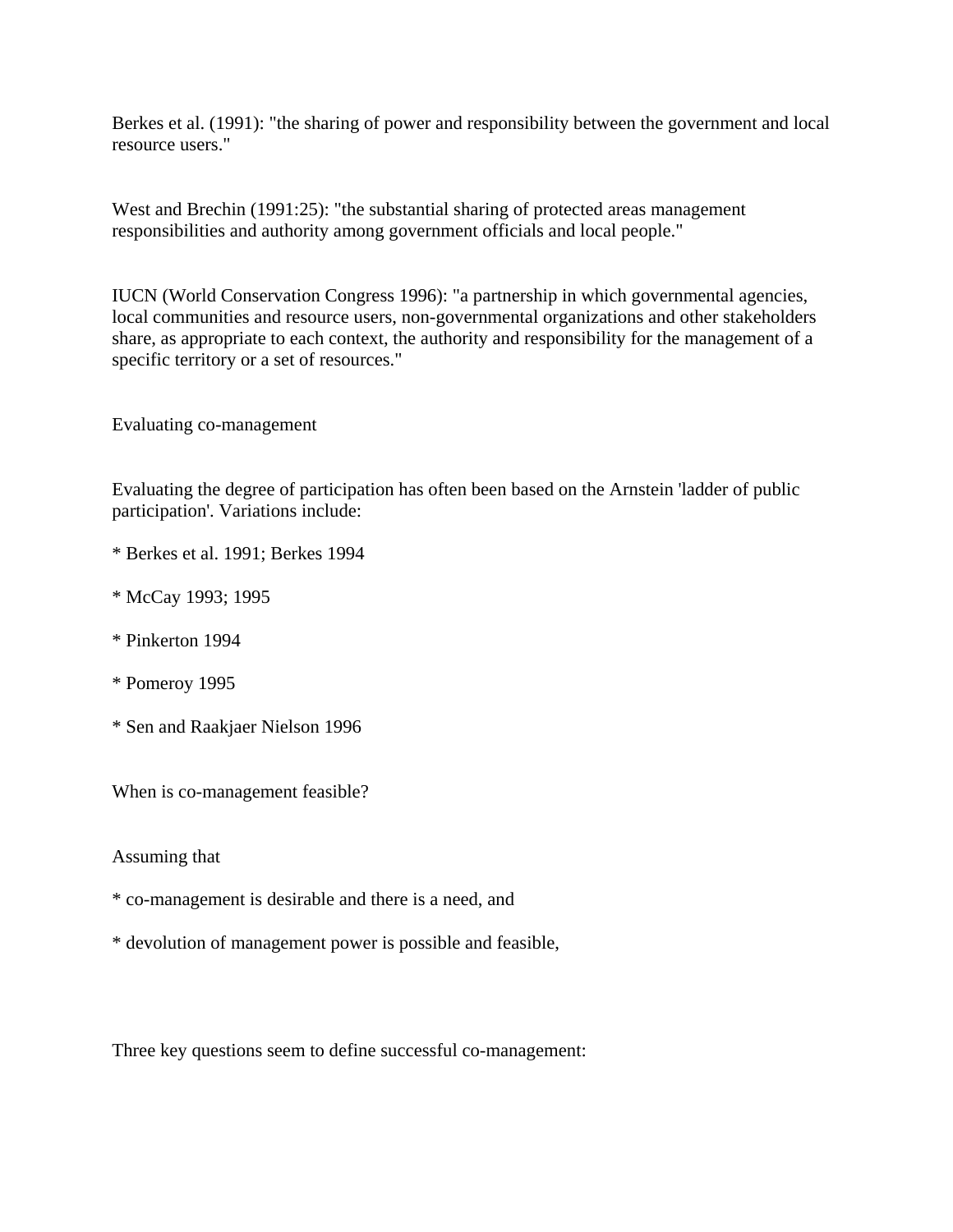- 1. Are there appropriate institutions, both local and governmental?
- 2. Is there trust between the actors?
- 3. Is there legal protection of local rights?

More work is needed in understanding these and other possible key conditions for successful comanagement, including economic ones.

Challenges ahead: Developing theory for co-management

- 1. Analysis of experience with the process
- \* problem recognition
- \* negotiating and consensus-building
- \* developing an agreement
- \* implementing and monitoring the agreement

2. Analysis of experience with agreements

- \* structure and content of existing agreements
- \* typology of agreements
- \* towards a generic agreement model (?)
- 3. Analysis of capacity-building requirements
- \* supportive policies and legislation
- \* users: institution-building
- \* managers: making devolution attractive

Research strategy and agenda may include: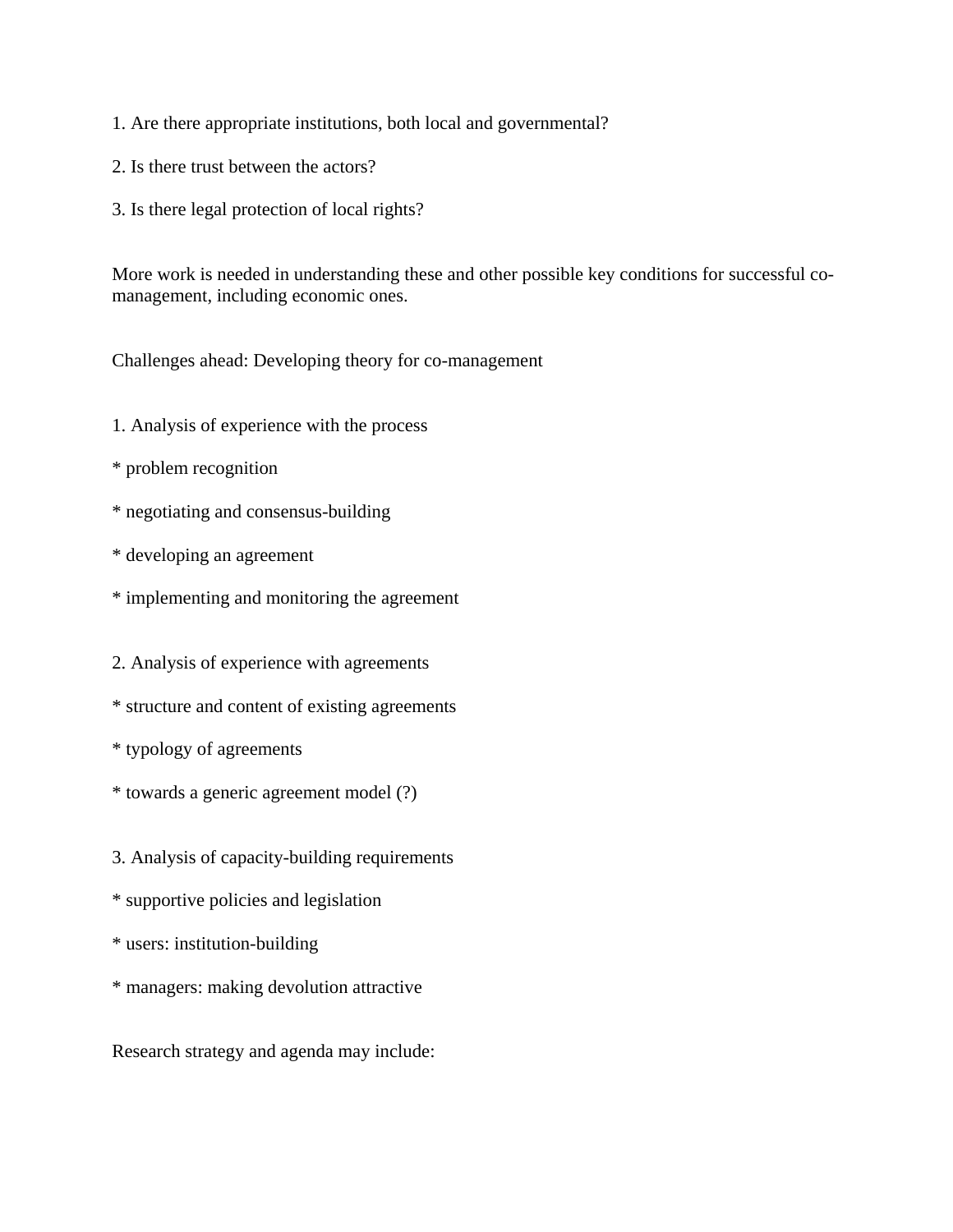\* reasons for successes and failures;

\* key conditions for feasibility;

\* institution-building;

\* appropriate techniques to facilitate co-mgmt;

\* cross-cultural approaches and methods;

\* 'adaptive management' (feedback learning);

\* designing supportive policies and legislation

References

Arnstein, S. 1969. A Ladder of Citizen Participation. Journal of American Institute of Planners 4: 216-224.

Berkes, F., George, P. and Preston, R.J. 1991. Co-management. Alternatives 18(2): 12-18.

Berkes, F. 1994. Co-management: Bridging the Two solitudes. Northern Perspectives 22 (2-3): 18-20.

Borrini-Feyerabend, G. 1996. Collaborative Management of Protected Areas: Tailoring the Approach to the Context. Gland: International Conservation Union.

IIED 1994. Whose Eden? An Overview of Community Approaches to Wildlife Managment. London: International Institute for Environment and Development.

Jentoft, S. 1985 Models of Fishery Development. The Cooperative Approach. Marine Policy 9: 322-331.

Kearney, John. The Transformation of the Bay of Fundy Herring Fisheries 1976-1978: An Experiment in Fishermen-Government Co-management. In: Atlantic Fisheries and Coastal Communities: Fisheries Decision-Making Case Studies (C. Lamson and A.J. Hanson, eds.) Halifax: Dalhousie University Ocean Studies Programme, pp. 165-203.

McCay, B. J. 1995. Common and Private Concerns. Advances in Human Ecology 4: 89-116.

McCay, B. J. and Acheson, J. M., editors 1987. The Question of the Commons: the Culture and Ecology of Communal Resources. Tuscon: The University of Arizona Press.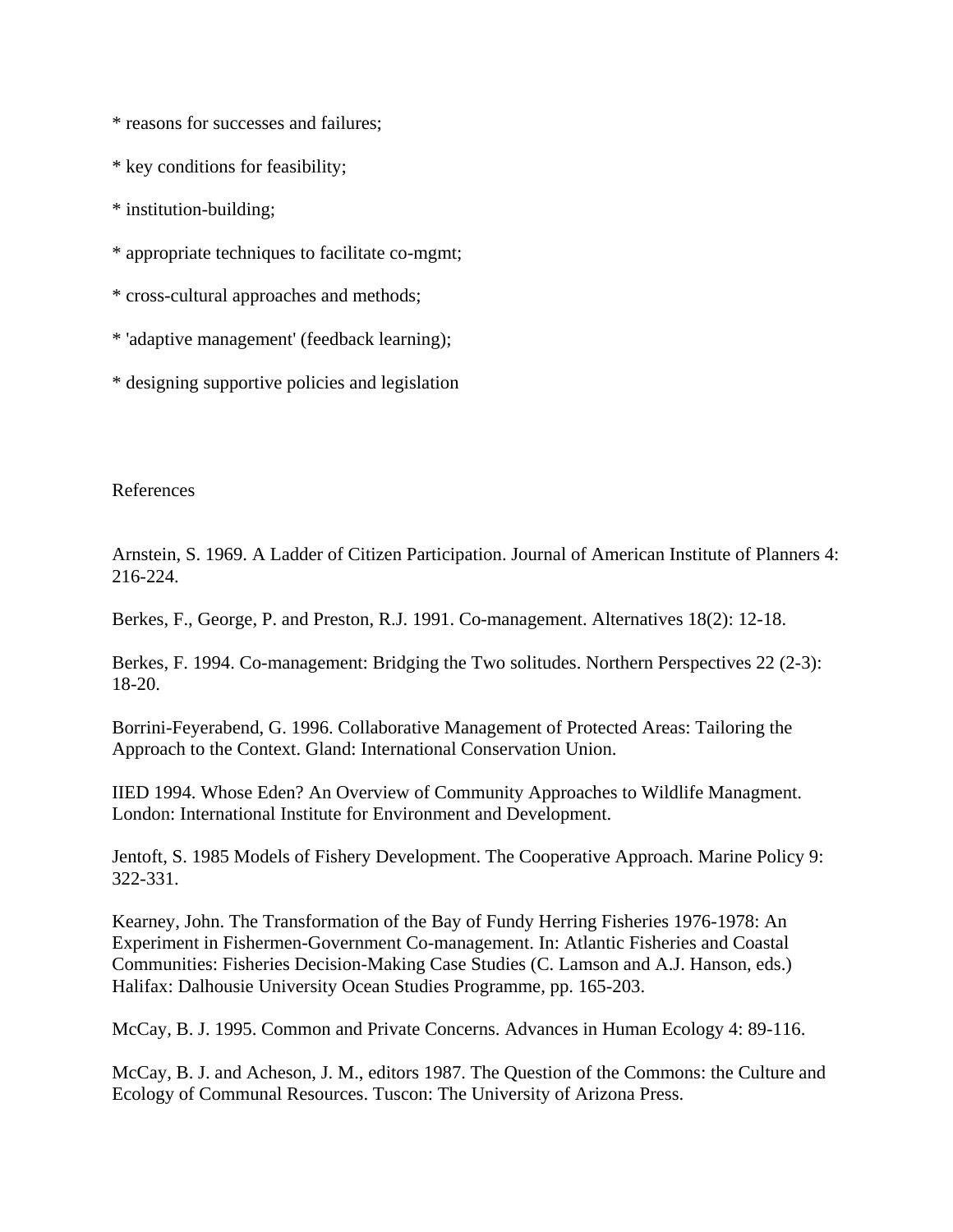Murphree, M. 1989.

Pinkerton, E. editor 1989. Co-Operative Management of Local Fisheries. Vancouver: University of British Columbia Press.

Pinkerton, E. 1994. Summary and Conclusions. In: Folk Management in the Wolrd's Fisheries (C.L. Dyer and J.R. McGoodwin, eds.) Niwot: University Press of Colorado, pp. 317-337.

Poffenburger, M. and McGean, B., editors 1996. Village Voices, Forest Choices: Joint Forest Management in India. Delhi: Oxford University Press.

Pomeroy, R.S. 1995. Community Based and Co-management Institutions for Sustainable Coastal Fisheries Management in Southeat Asia. Ocean & Coastal Management 27:143-162.

Sen, S. and Raakjaer Nielson, J. 1996. Fisheries Co-management: A comparative Analysis. Marine Policy 20: 405-418.

West, P.C. and Brechin, S. R., editors 1991. Resident Peoples and National Parks. Tuscon: University of Arizona Press.

#### **Presentation #4:**

# **"Beyond Rational Choice: Implications of a Broadened Institutional Analysis for Fisheries Management"**

Svein Jentoft, Institute of Social Science, University of Tromso, Norway, Visiting Professor, Rutgers University

My contribution is drawn from a draft paper co-authored with Bonnie McCay and Doug Wilson.\* With only ten minutes I can only give you the main argument, which, I hope will be of relevance to the theme of this workshop.

The paper attempts to bring out some of the implicit assumptions in fisheries resource management, particularly those that refer to the nature of institutions, what institutions are, what they do, and what can be expected from them. Needless to say, these assumptions determine how we arrive at our hypotheses and design our research projects. They also determine what we perceive to be within reach of management systems, what we think can be accomplished in practice, what we can realistically hope to gain. Social scientists use to say that the problems of fisheries management are basically social and institutional, not technical or biological. Therefore, our subject should be head on to the core issue in fisheries management.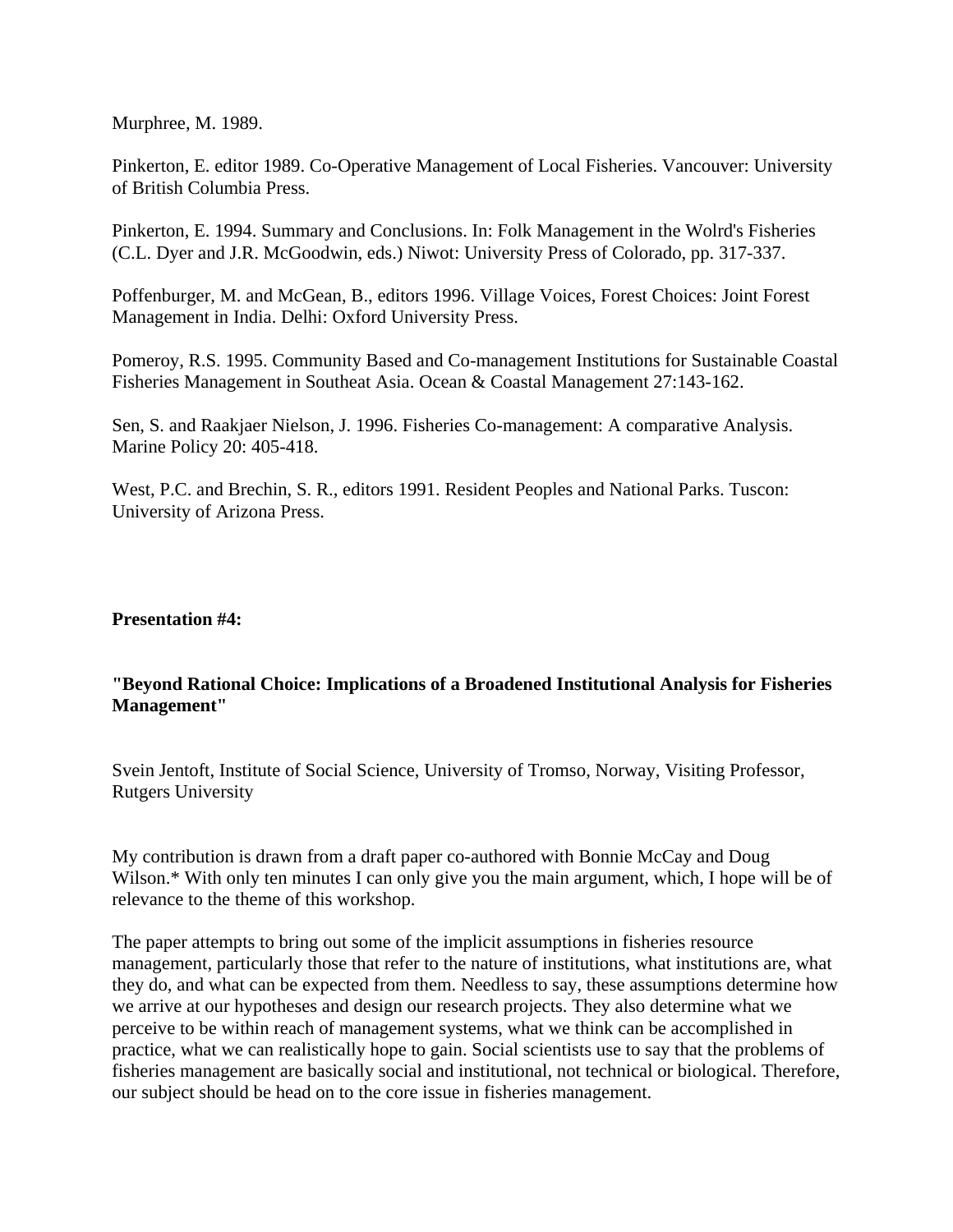Although the paper has a fisheries co-management focus, our concerns are also more general. We argue that definitions of institutions underpinning much of common-property research are too confined. We say that there are more to institutions than rules, regulations and transaction costs. When Douglass North contends that "institutions are simply the rules of the game", we think it is too simplistic. Rather, we prefer a definition of institutions promulgated by Dick Scott, a sociologist at Stanford, who argues that "(I)nstitutions consist of cognitive, normative, and regulative structures and activities that provide stability and meaning to social behavior."

Scott calls these structures "the three pillars of institutions." In fisheries management, and in common property theory, it is practice just to emphasize the third pillar - the regulative one. Hence follows the overly legalistic approach to fisheries management. The so-called "new institutional economics" basically shares this view on institutions but want rules that allow market mechanisms to work more freely. For this, property rights are key.

Co-management is not so much about rules per se as about the process through which rules are made and the way this process is organized. Scott regards institutions as role systems. Comanagement is a role system that involves users in regulatory decision-making, contrary to the top-down, government and science based management systems so predominant in fisheries management today. Who participate how (for instance, in which roles?), and with what knowledge, are key questions here.

As Scott also reminds us, institutions do not only create restraints. Institutions enable, authorize and legitimize. Institutions empower, they provide licenses and, hence, opportunities. They confer rights as well as responsibilities. They define what is appropriate for a particular person to do, what is required of him, what is morally accepted and justified, and they help him to make sense of the world. Thus, institutions are more that a set of ramifications, a framework within which actors pursue their self-interests in a strategic, cost-benefit manner. Interests are socially constructed, not naturally derived, and institutions define what these interests are, how they are acquired and get internalized by the individual. In short, from our perspective, institutions are not only external to the individual. People also get institutions under their skin.

These, we argue, are the assumptions on institutions underpinning the co-management model, but they are seldom explicitly expressed. They are, however, in stark contrast to those assumptions that form the basis of the Hardin model, the theory of games, and rational choice theory - which have all become a part of the same key paradigm within natural resource management. Although co-management and Individual Transferable Quotas are not mutually exclusive but could well be elements of a comprehensive management scheme, the two solutions come from entirely different assumptions on human nature and social institutions.

It would probably help the resource management discourse, if we were more aware of these differences. It would let us see where we come from when we argue. Even more important is that it would reveal more alternatives for action. The co-management model holds that there is a third way to avoid the Tragedy of the Commons: In addition to legal and market mechanisms, there are organizations. Also organizations coordinate users' behavior, as Ronald Coase taught us.

Those who are sceptical to co-management often refer to the "Fox in Henhouse." It is the free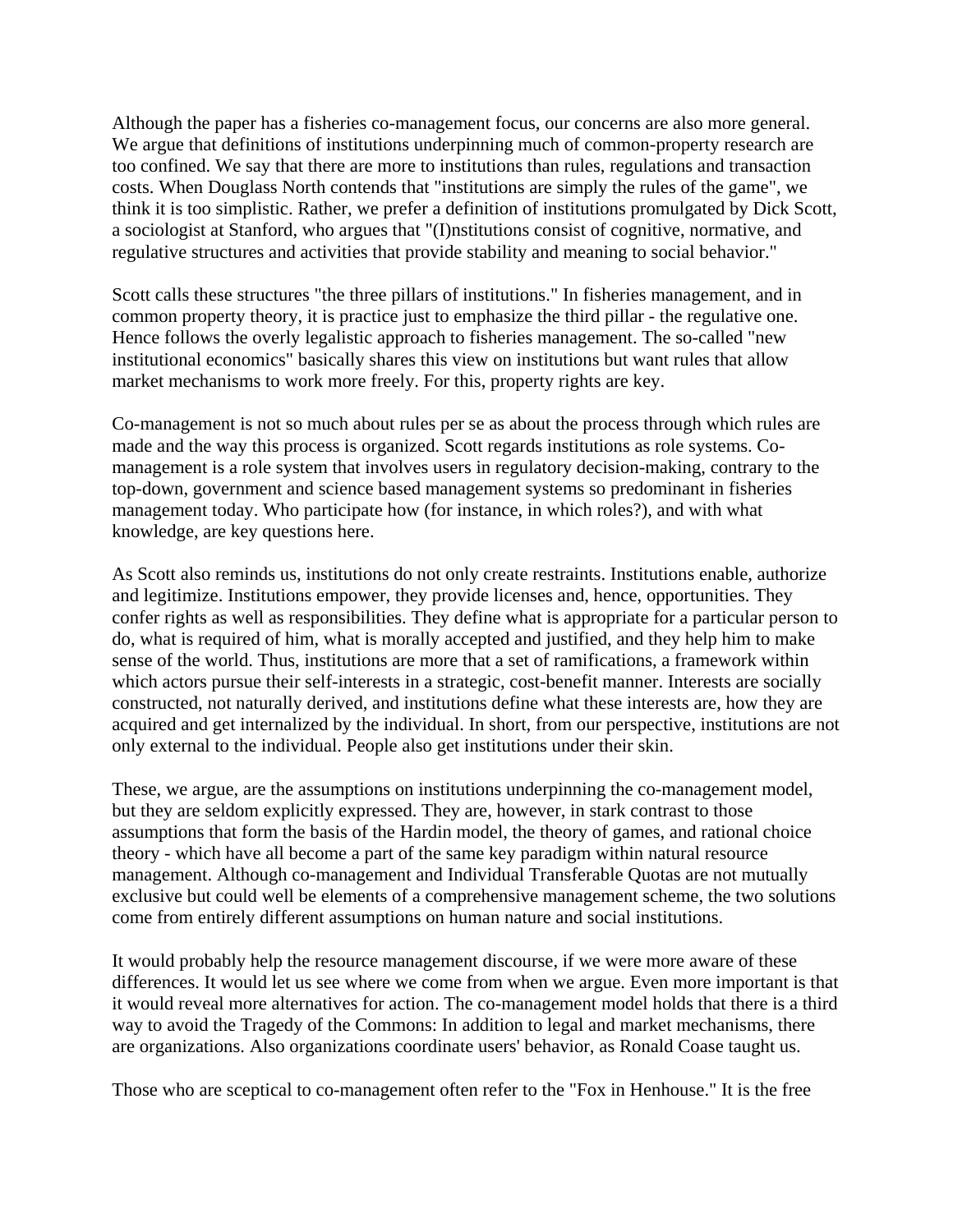rider argument but at a collective level. The critics contend that also user organizations would tend to defect and not respect their agreements. Neither will an organization be able to commit their members to follow its policy and its rules, particularly if membership is voluntary. Devolution of management authority to user organizations is therefore too risky. The temptation to abuse the resource will simply be too high.

It would, of course, be naive to rule out these outcomes. There are no doubt an inherent logic to them. The point here, however, is that such expectations derive from certain assumptions on what institutions are and what they do - in this case to and with the users of the resource. Recall that Scott regarded institutions are role-systems that define what behaviour is appropriate and that they provide mechanisms for socialization and internalization of norms. These are the assumptions that make us conclude that the "Fox in the Henhouse" metaphor is overdrawn. Instead we hypotetically argue that if users obtain more management responsibility in functional terms, they will behave more responsibly in moral terms. Since we are invited here to present ideas for new research directions, this is obviously one: Under what conditions do hypothesis hold true?

\* "Social Theory and Fisheries Co-Management," by Svein Jentoft, Bonnie J. McCay, and Douglas Wilson, submitted to Marine Policy, June 1997.

**Discussion (Moderated by Peter Parks, Department of Agricultural Economics and Marketing, Rutgers University), who in his remarks underscored the importance of discerning criteria for success and failure:** 

**Svein Jentoft:** When people are involved, they will comply with the rules. It will bring down transaction costs.

**Susan Buck,** Political Science, North Carolina; IASCP: So you are equating efficiency with morality?

**Jentoft:** Yes, when people are involved they control the outcome of the system.

**Susan:** Morality and efficiency? What is economically efficient may be environmentally disastrous.

**Jentoft:** The argument is that the need to interfere may be less because the norms that created the system would be allowed to work.

**Walters:** This sounds like privatization. It harkens back to Jeffersonian individualism. We have evidence that under privatization we have resource problems too. Can you comment on that?

**Jentoft:** This harkens back to what Peter Parks was saying. It has to do with how you design comanagement systems. We need to know more about what design principles make a difference.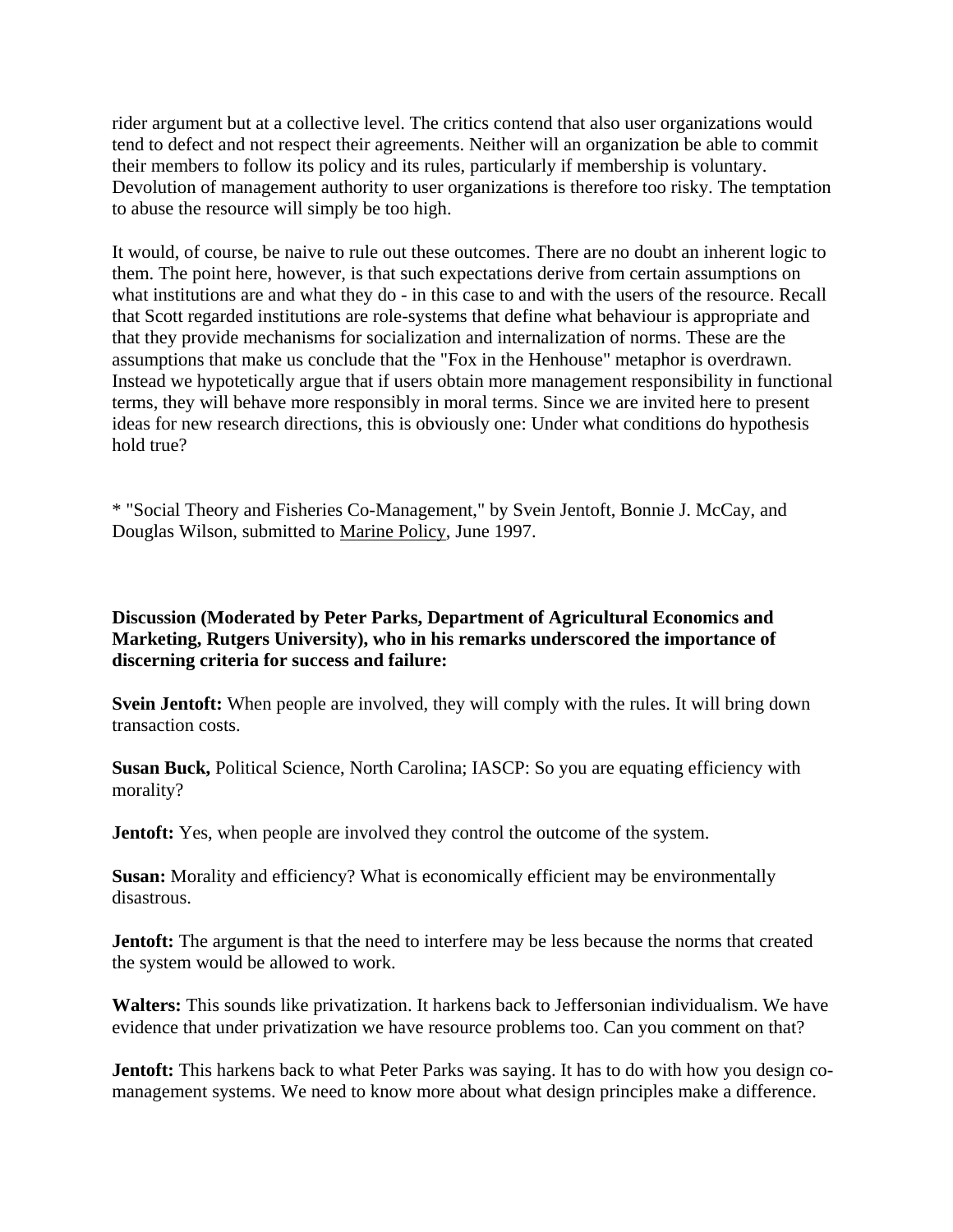**Berge:** To me it sounds like co-management comes from above; is there an example of involvement from below?

**Jentoft:** Yes, Norway. The demand from below came as a response to what came from above. There are lots of systems that came from below in that they develop and then become codified by law. This is a research question. How did these systems evolve in the first place?

**McCay:** There is no simple answer. In North America, co-management comes from below, but government's respond and they adapt. They co-opt this so it can be imposed from above, then the local people react to this.

**Jentoft:** I got interested in this from my interest in cooperatives.

**Berkes:** Interesting question, like the one posed by Meg. It is not about above or below, it is interactive. The origins are from below, but it develops as an interactive process and it comes about if there is a resource crisis, or a problem between users.

**Pinkerton:** By definition it comes from below. The design of the system comes from people figuring out what works for them; the government only goes into the interaction to minimize control. It is about control and keeping the costs down.

**Meg:** Is this something that the locals want as the best option or is it only what they can get-is it the best they can get? I worry about this.

**Tucker:** (offered a New Jersey example, from his experience in the Department of Environmental Protection, where processes of participation were initiated from the local level in some cases but in others come from government.)

**Doug Wilson,** Post-Doctoral Scholar, Ecopolicy Center: ... When you talk about above and below where do you put nature? Where do you put environmental reasons? ....

# **Presentation #5**

#### "**Design Principles of Norwegian Commons"**

Erling Berge, Sociology & Political Science, Norwegian University of Science and Technology, Trondheim; IASCP Executive Board

Legal Traditions

If you look at the history of land law in England you find that rights of

common is defined as the right to remove something of material value from

the land of another owner. Those who possess such rights of common are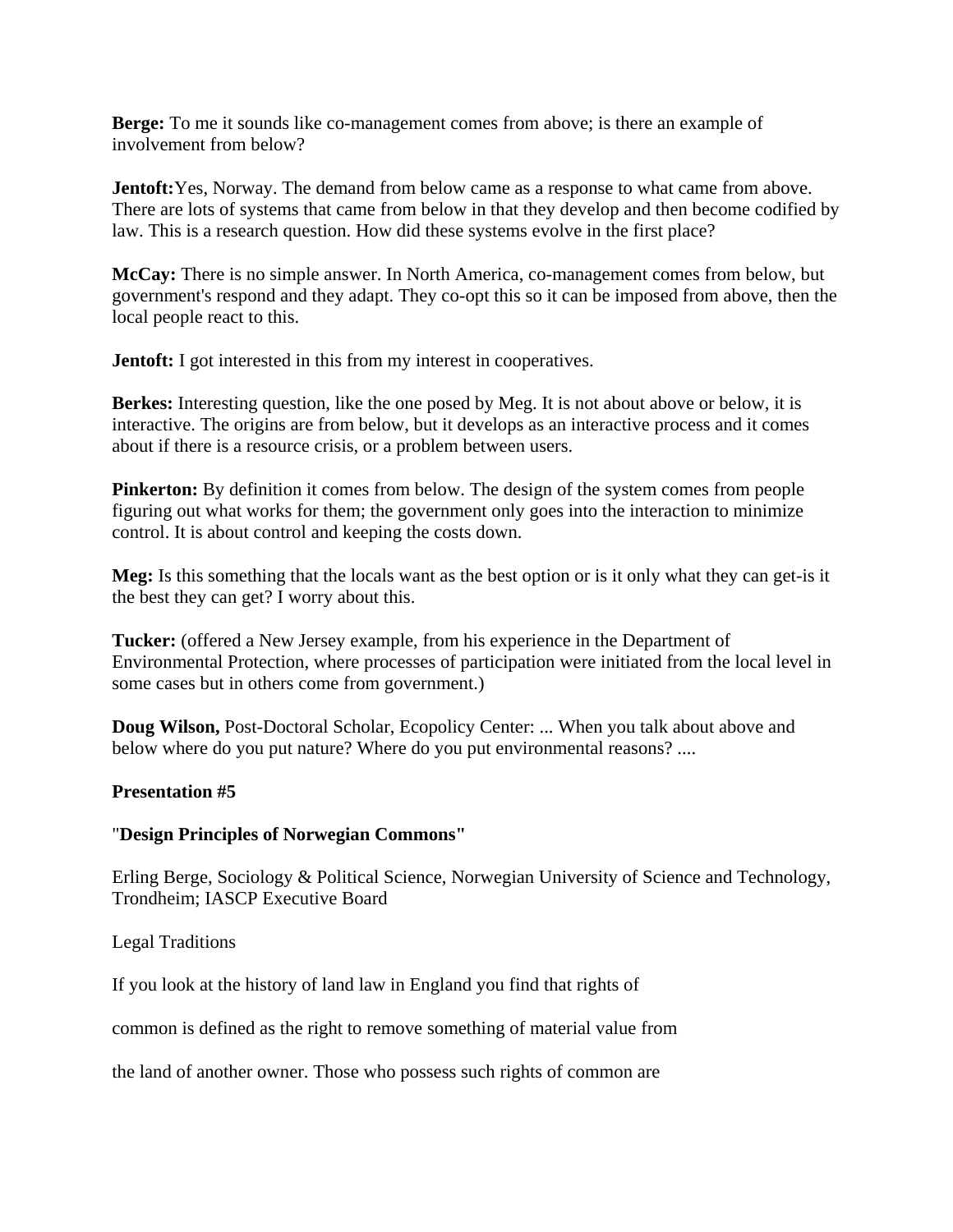called commoners. I think this definition should alert us to an important

dimension of the commons: the distinction between ownership of the ground and ownership of the material resources attached to the land.

The Roman law institution of dominium conferred upon the owner of the land absolute powers (or as close as practically possible) over the land and all values attached to it. The old maxim "nulle terre sans seineur" can surely be traced to Roman times. But Romans also knew of common property.

The premedieval and medieval societies of Scandinavia as well as Great

Britain were more concerned about the material values they could harvest

and the personal relations among those with interests in the land than

about the ground as such. In feudal society the maxim was "no man without a lord". Most of the land was commons. But tilled land was in some basic

sense private property.

As the Roman law ideas spread across Europe the doctrine of dominium came in conflict with the established local traditions of common ownership of land and usufruct rights to its various resources. They also were in

conflict with feudal society and the ideas of tenure relations dominant

there. I do not think it is a great secret that the development of market

economies were closely connected with the gradual victory of the dominium

principle. But in the mutual adpatation of Roman and local ideas of law,

new legal conceptions were developed to reconcile some of the older

concernes. The "dominium" doctrine never became as total as it is presumed

to have existed in Roman society. In Norway, dialectic between Roman law and the development of the law of commons has been somewhat different from England's experience, where the rights of common survived in a much clearer way.

Now let us go to the Norwegian commons and look at the various instances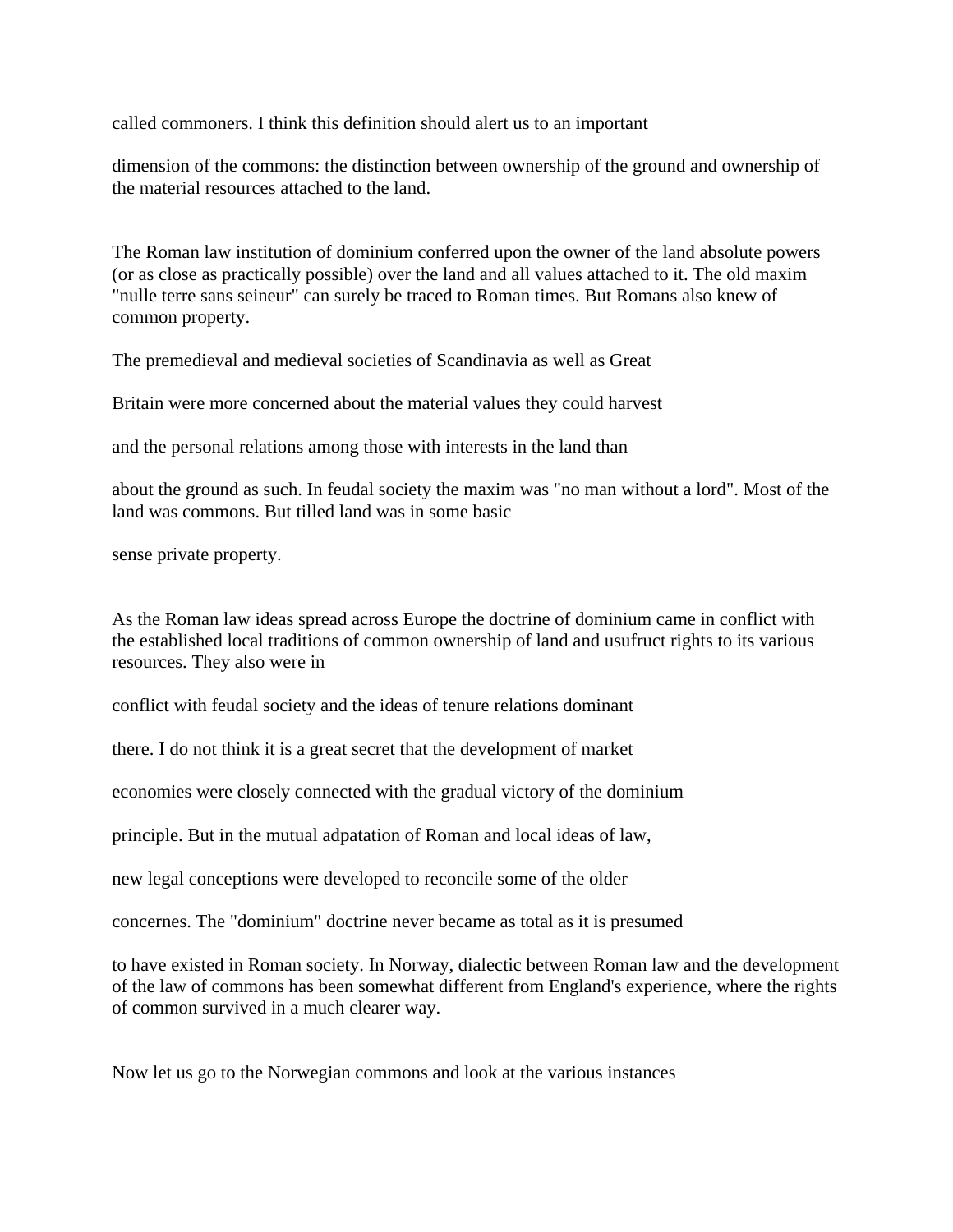of commons. The major dimension differentiating them is precisely ownership of the ground. Today Norwegian commons come in three "flavors" which I call state commons, bygd commons and private commons. "Bygd" is a Nrwegian word which doesn't translate well to English. Its original meaning is something like "local community". Because the areas burdened with rights of common was tied to the local community, the bygd became tied to a certain area as their commons. But during the past 1000 years this has turned around, and today the bygds (in relation to commons) are defined in terms of their rights of common. The bygd is defined as comprising of those farm enterprises who have rights of common in the area called commons.

The defining difference between state commons, bygd commons and private

commons is the differences in ownership of ground. In a state common the

state is the owner of the ground, in the bygd and the private commons it is

the commoners who own the ground. What distinguishes bygd and private

commons from a co-ownership is that not all the commoners are owners of the ground. The difference between a bygd and a private commons is that in the bygd commons more than 50 percent of the commoners are owners of the ground and in the private commons less than 50 percent of the commoners own the ground.

The private commons are almost extinct. In an act from 1863, it was stipulated that the private commons should go through a process of land consolidation dividing them into one part private property for the owerners of the ground with the rest as a bygd commons. This division has been done in most areas, but some small remnants are presumed to exist. Only one fairly big private commons is known to exist. Here a timber company is the owner of the ground while all the farms of the local community are commoners with rights of the company has no interest in the pasture.

Currently there is also a fourth type of commons under construction. In a

recent government report a new kind of commons was proposed for the county of Finnmark. It is a rather compliciated legal construction designed to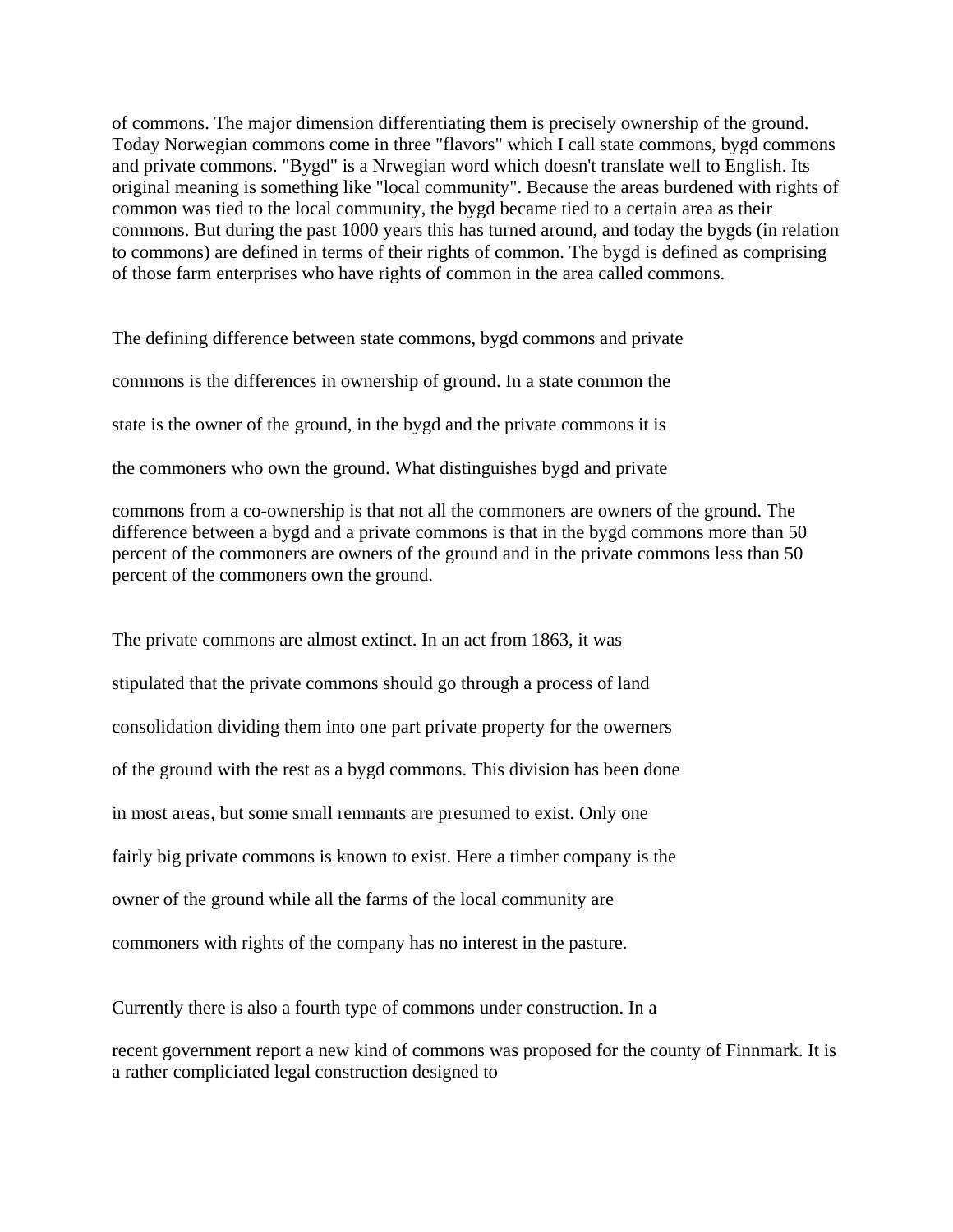accommodate the reindeer herders, farmers, as well as the local non-farmers. Very briefly it can be described as a hybrid between the state commons and the bygd commons.

The importance of the ownership of the ground and the separation of this from rights of common is that the rights to the ground contains what is called the remainder. All rights that are not positively accounted for as rights of common belong to the remainder. In Norway for example hydro-electric power is one of these remainder rights. It didn't exist a 100 years ago. We didn't know about the value of waterfalls until a new technology appeared. This new right fell to the groundowner.

Design principles:

- -- ownership of ground and remainder
- -- important for problems of coordination and distribution
- -- resource specific management
- -- important for sustainability of production
- -- power sharing central-local actors
- -- important for distribution, monitoring and coordination

This separation of ground and remainder from the various specified resources is the first and main principle of differentiation among various types of commons.

A second principle used in the definition of various types of commons is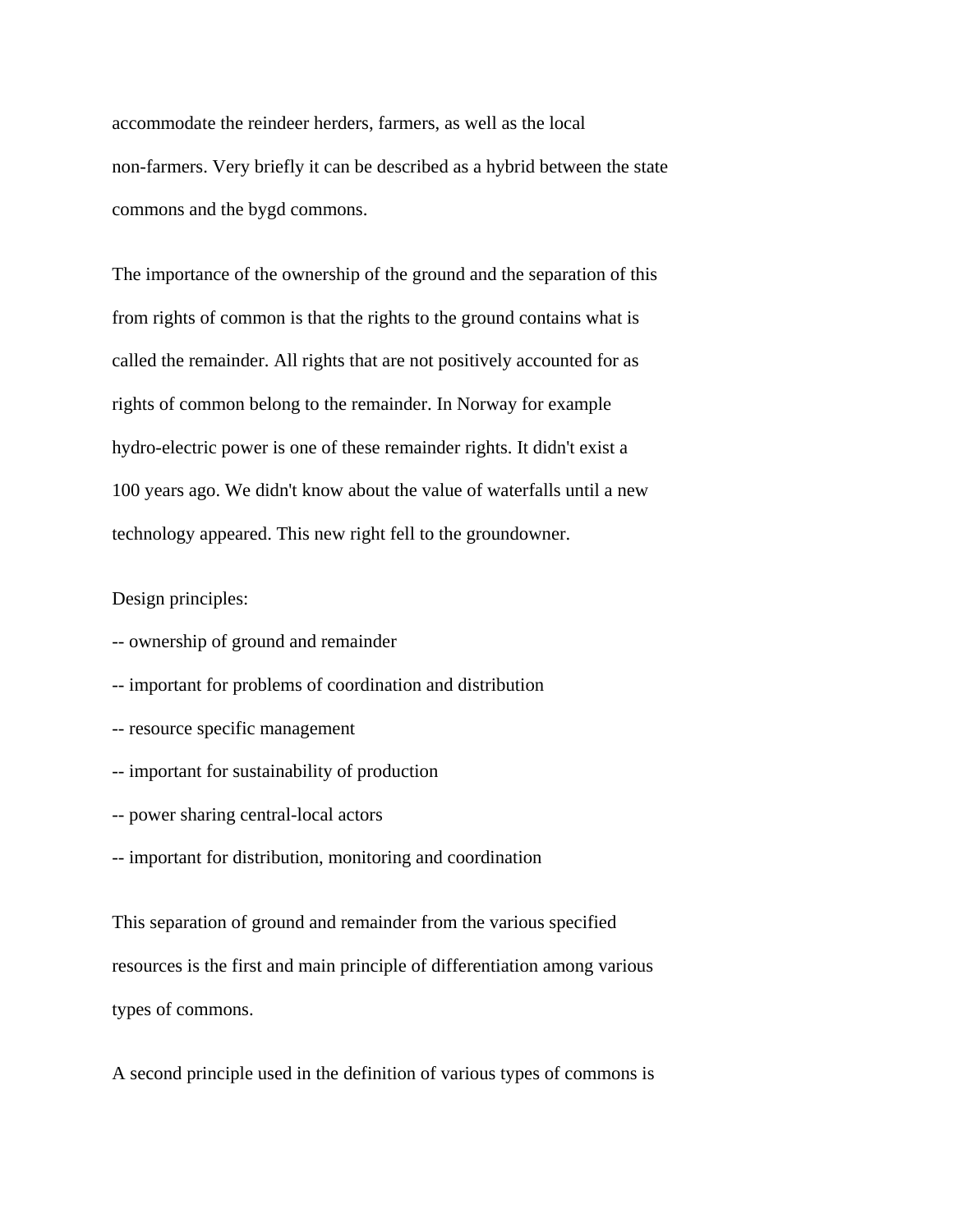the specification and definition of the resources the various types of entities are allowed to withdraw resource units from. By saying entities I underline that the beneficiary need not be a person. For some basic types of resources the unit holding the right of common is the farm or the reindeer herding unit seen as a legal entities and going concerns.

Resource types seems to be differentiated primarily after the ecological dynamic of their regeneration (forests are different from wild game). This dynamic has implications for how to allocate rights of enjoyment and control of technology used in their appropriation. Secondarily they are differentiated according to economic value. This has implications for who gets allocated the right of enjoyment.

The units exercising rights are selected among the actors of the economic system. They are persons or economic units in the primary industries (farm, reindeer herding unit, fishing vessel). Stockholding companies or other kinds of economic actors have been barred. The conceptualisation of the units able to hold rights in the commons reveal a lot about the political objectives of the society.

The third principle is the way of sharing power between the state and the commoner. Its origin goes back at least to the 11th century. At that time the King of Norway was elected by the commoners and he was given certain powers to go with his office. Mainly it was activities in war. But he was also given some rights of coordination among the commons. The first one, I think, may have been the right to give settlers permission to settle in the commons and make their home there. From that time on the kings powers, gradually generalised to state power, has grown in bounds and leaps, but also with significant setbacks. Sometimes the government has taken some powers from the commoners, at other times, when the government was busy elsewhere, the commoners have taken rights back or gotten themselves new rights through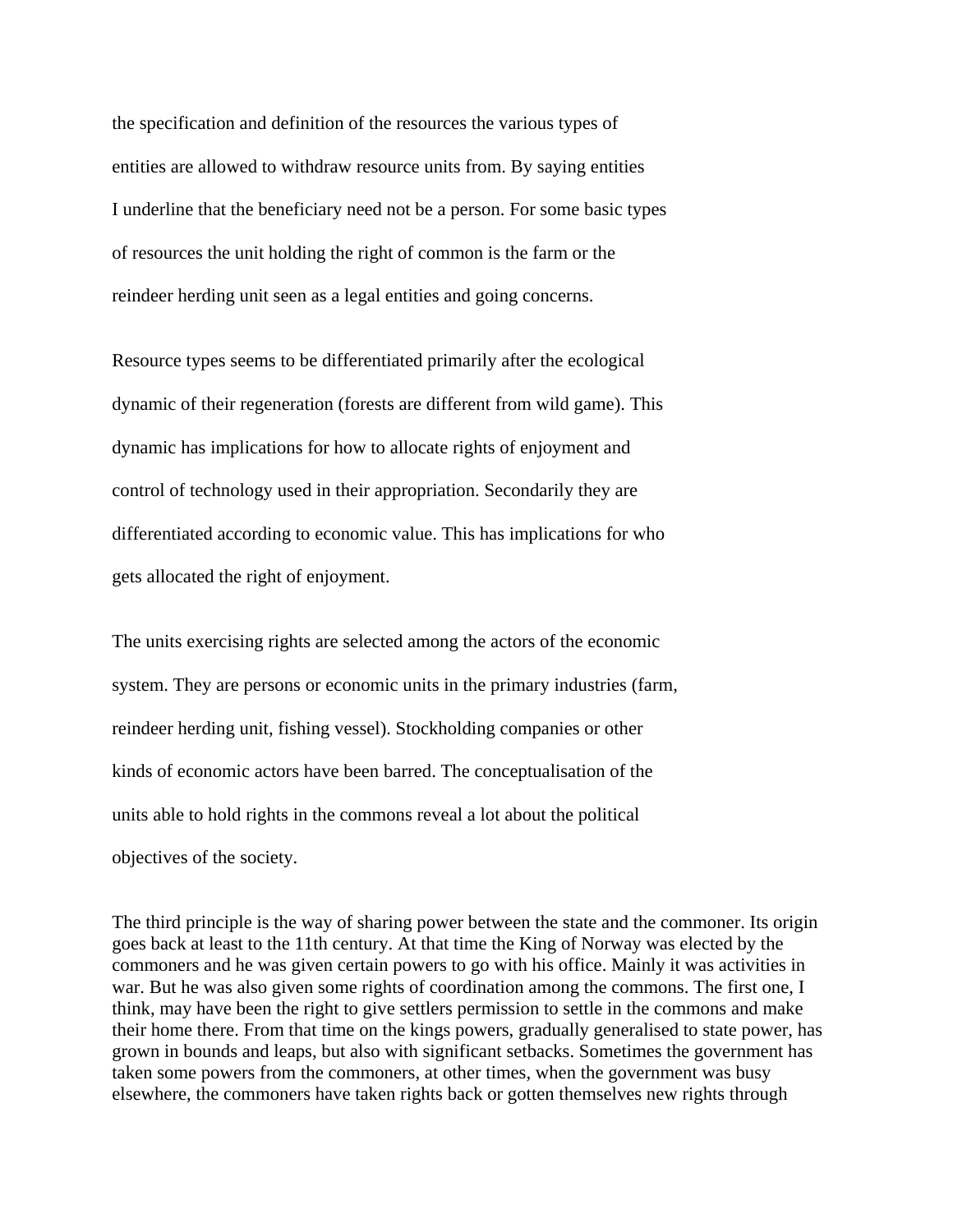prescription. Today the relations between state and various types of commoners are formalised. The difference in governance between state commons and bygd commons is substantital. The state has no paricular powers for decisionmaking in the bygd commons but quite large in the state commons. The interests of the groundowner in the state commons is managed by the company STATSKOG, and the management and coordination of the interests of the commoners have been delegated to the local municiplaities in their "mountain board".

Goals

In the design of the institutions governing the commons I think there is a

particular concern about the distribution of benefits, about equity. There

is also a concern about the economic perfomance of the commons and about stinting the usage or more genreally about the sustainability of the

resource. Judging from the first known written law from the 12th century,

their only concern was equity and the procedural implications of that.

Later on, from about the 18th century, concern about limiting the removal of timber was read into the law and from our century a concern about the sustainability of wild game populations was introduced. The concern about economic perfomance dates from the 19th century.

Problems of management

- -- coordination of activities
- -- definition of units holding rights
- -- distribution of harvest
- -- depends on geographical location of commoner
- -- sustainability of production

It's not easy to reconcile the various goals, but one already

mentioned technique used for some of the rights of common is to tie them to units such as a farm or a reindeer herding unit. Other rights are tied to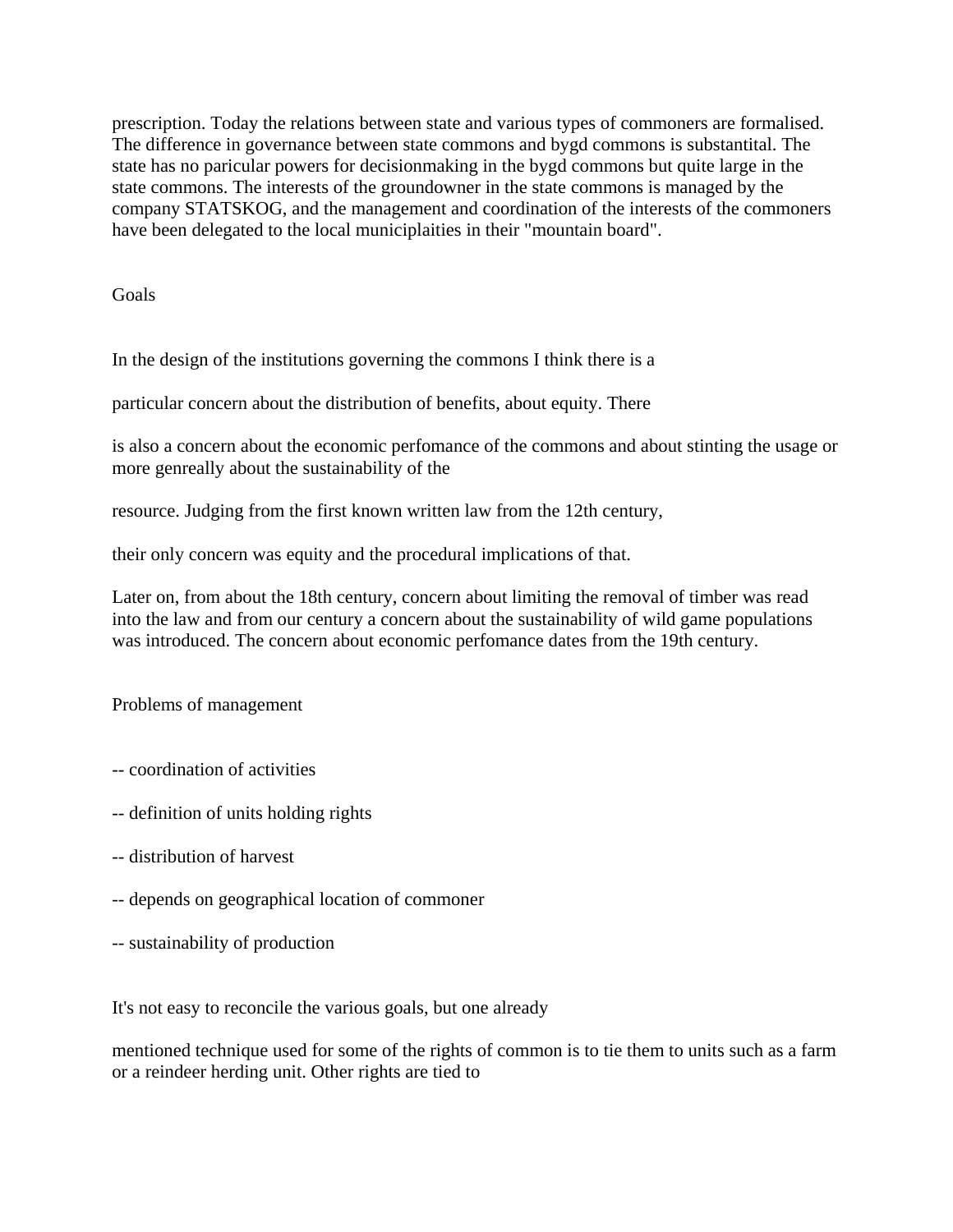persons in various ways. The rights of timber is for example tied to the farm while the rights of hunting is tied to the farmer and the persons in his household. Defining a farm as the unit able to exercise rights in the commons, suggets a consern with the viability of the farm as an economic enterprise as well as a practical mechanism (at least for farms) for stinting the usage of the commons.

Seeing a farm or a reindeer herding unit as capable of holding some rights

of common is tied to the stipulation of inalienability of the rights of

common. The idea is strengthened with the stipulation that the rights

cannot be enjoyed to a larger extent than what the farm or herd needs. A farmer cannot take more timber than he can use in building or repairing the houses on his farm. This limitation was originally introduced in 1687. At that time the goal of the King was to keep more of the timber for

himself. There is no indication that the intention was to use the rule as a

conservation measure. But in the 1730s or 40s the rule came to be seen by

managers of the "King's commons" as very useful in their effort to recreate good forests (and hence improve the economic result for the King).

A second basic mechanism in the design is the differentiation of rights of

common according to geographical location. When persons are defined as the units holding rights, the group of persons are often limited by

geographical boundaries. These may be the boundaries of the houshold

running the farm business, the "bygd" where the farm is located, the local

municipality where rights are to be exercised or the state of Norway. A few

rights are given to any person which legitimately can visit the commons

(i.e. with a right to stay in Norway long enough to visit). The way rights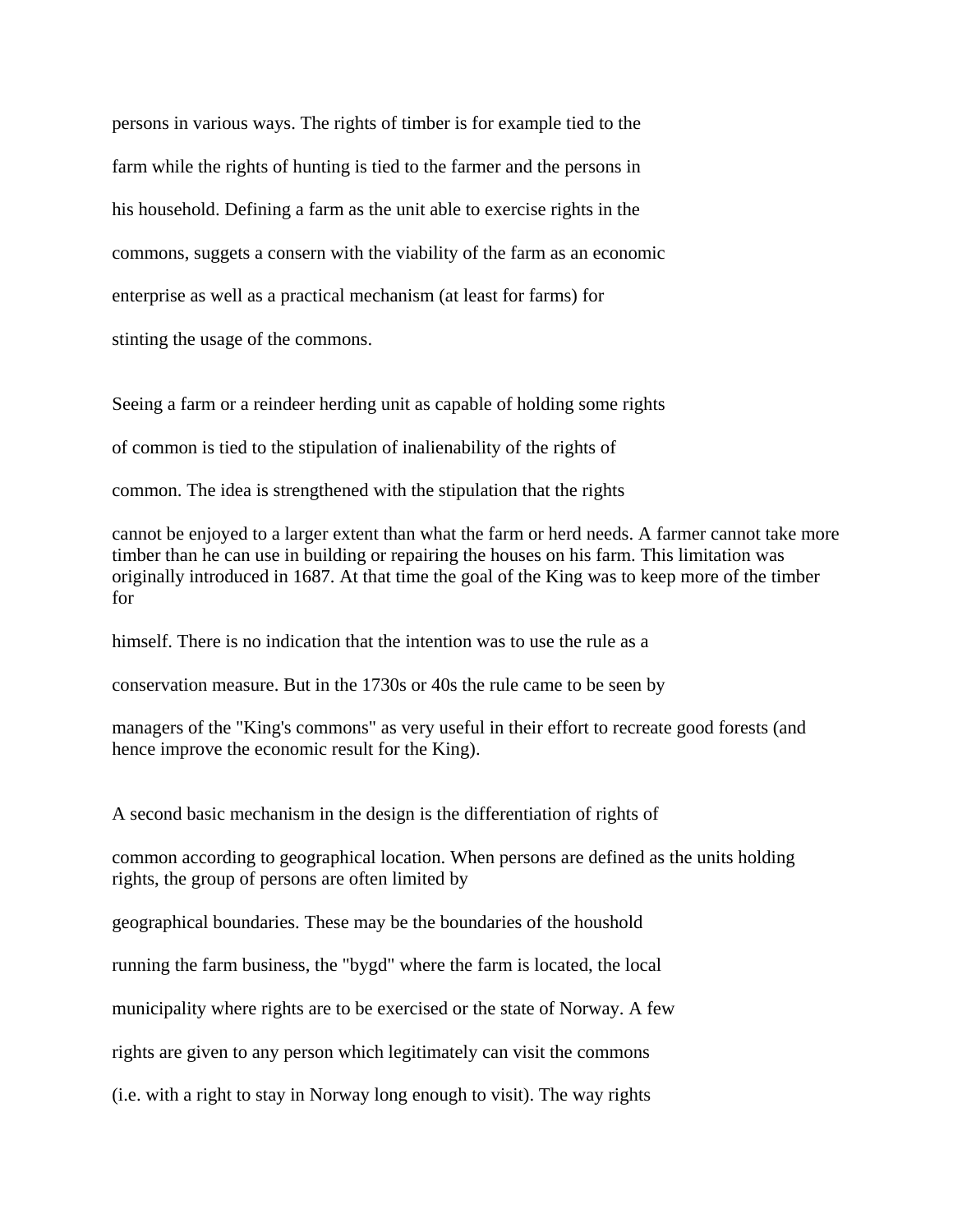are limited can be interpreted as a compromise between considerations of equity and probability of overuse.

Each rabbit or grouse does not have high economic value and hunting them to extinction is difficult. But too many hunters will pose a hazard for

both the hunters and the surrounding comng the hunting to the persons living in the bygd is one solution. Fishermen on the other hand does not represent any particular danger to the surrounding community qua fishermen. Fishing can be allowed for all living in Norway.

Big game has high economic value and hunting to extinction is not particularly difficult. Here restrictions need to be more severe. Even limiting the rights to the household of the cadastral unit is not enough. Problems of coordination requires special legislation and monitoring.

The more recent ideas about resource management has not been integrated with the legislation on the commons, but has been laid down as resource specific rules applying to all lands whether commons or private lands. One reason for such a system of crosscutting management rules might be the variations in size of the area needed to manage a resource effectively. Variations in rules for various types of game illustrate this. The increasing number of large game in the present century may be seen as a result of this approach even if it is not the only causal factor.

The goals and various design priciples and mechanisms used to achieve the goals create a rather complex web of regimes. I will mention a few just to give you an indication of what the result is.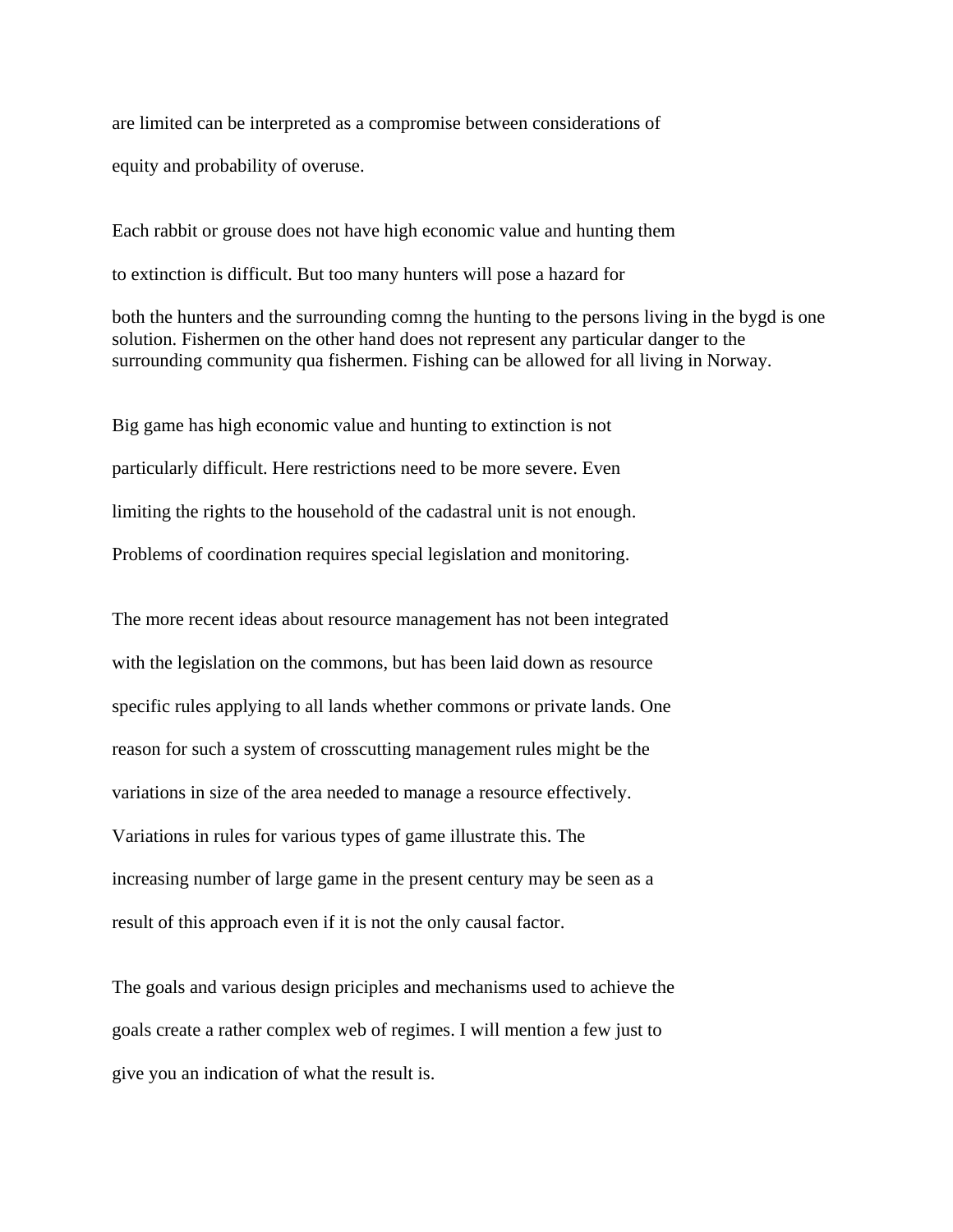There are particular rules for the enjoyment of housing timbers, fuelwood, pasture, housing in the commons, fishing, and hunting of small game, beavers, lynx, and big game. These rules are further cut across by the resource specific management regimes. There are several levels of decision making and various ways of sharing power is part of the gradient.

Common pool resources are defined as resources from which it is difficult or relatively costly to exclude users and with rivalry in consumption are usually seen as suitable for common property regimes. If there are

considerable measurement costs of reproduction and harvest, the argumet for common property is even better.

Comparing forest commons and private commons in contemporary Norway we must conclude that it is not more difficult to put a fence around the

commons, nor is it more difficult to measure their reproduction or observe

harvesting.

So why do forest commons exist in such large quantities in Norway?

I could suggest a couple of hypothesis, one reason might have to do with the long cycle of life of the forest in terms of human generations. Because of this there needs to be a stability of interest in the management of the resource across generations. This is difficult to achieve successfully with individual property. In a commons where several family farms are commoners and owners of the ground, the probability of finding a good manager is better than in a single household.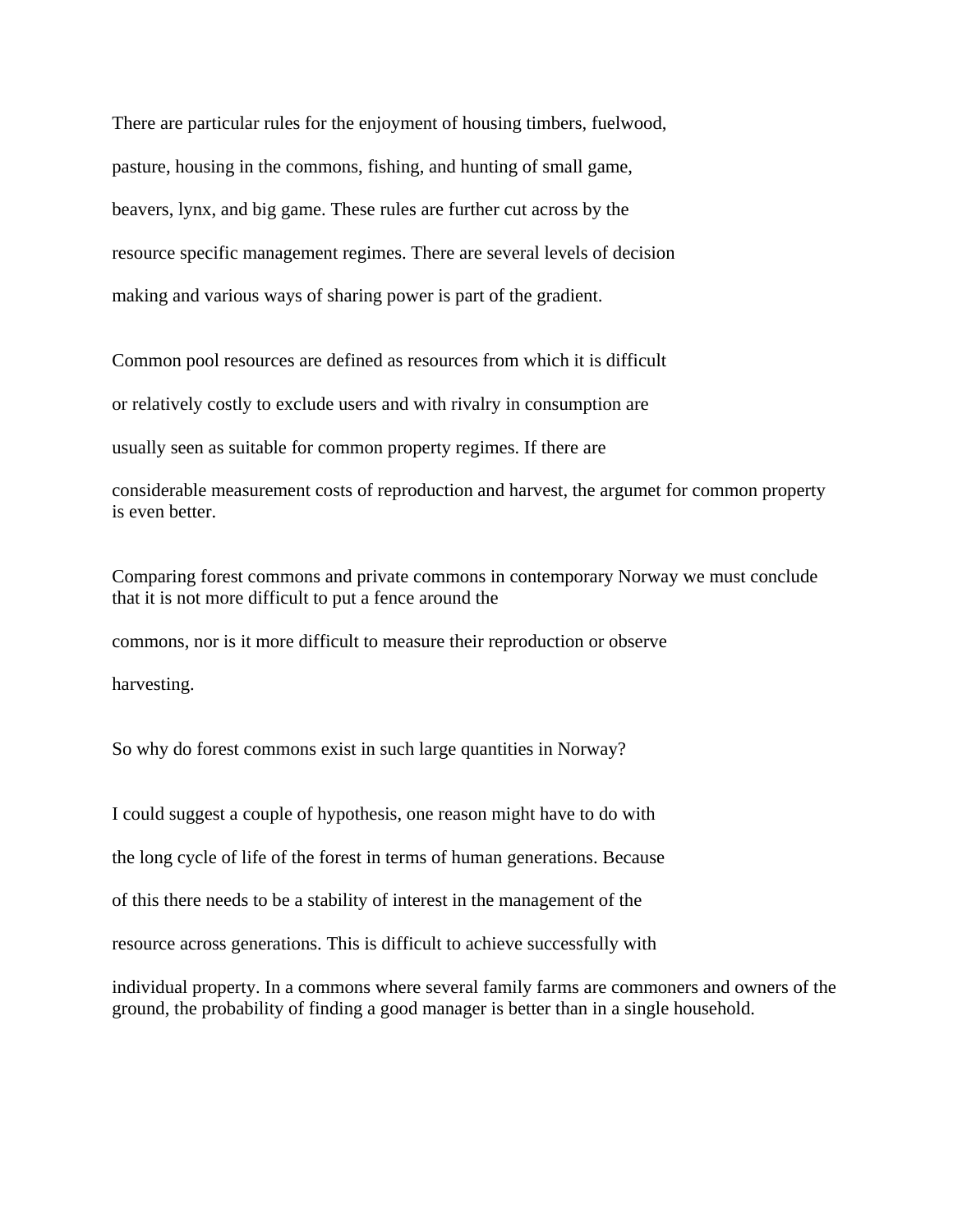Across generations and the of the forest the greater availability of management talent for forest commons suggest that they are likely to outperform most private forests even if there in each generation

will be a few private owners doing better. I think this makes forests an

interesting common pool resource.

**Presentation #6** (introduced by McCay, who noted Pinkerton's role as an "instigator" of comanagement principles).

## "**Anthropological vs Economic Models for Control of Fish Effort: Where do Communities of Place and Communities of Interest Intersect?"**

Evelyn Pinkerton, Simon Fraser University; IASCP.

It is interesting that you say "instigator." The title of my talk relates to a lot of what has been said before. It comes out of a very frustrated set of discussions with an economist in British Columbia who is another kind of instigator. In British Columbia right now we are in a very intense struggle between instigators of privatization, specially in the forms of ITQ's which are access rights in fisheries, and people advocating co-management or community based management. What I want to talk about is what has come out of my debates with an economist who believes you can combine these two and that you can form basically virtual communities of ITQ holders who can act as co-managers. However, private access rights and the exercise of stewardship rights are very different things. They are really very antithetical; the rationales behind these rights are very different. the solution I see is to marry communities of interest and communities of place in your management system, not through ITQs, but by bringing owners of access rights into contractual arrangements with the people who do live in a place. That's my solution to that dilemma.

Before discussing this, I have to tell you one story. Fikret told me that an anthropologist who had been to one of the meetings of IASCP said there's something about these common resource people. They never argue amongst themselves. He is referring to something I had written which is basically a challenge to Eleanor Ostrom and Schlager regarding property rights. Somehow he got the idea that I wasn't issuing a challenge. I think the reason he got that wrong idea was that we like each other a lot and are very respectful and very nice to each other. Do do you have to be mean to someone to challenge their ideas? I have learned so much from Eleanor Ostrom that it's very difficult for me to be disrespectful, so what I would like to call what I am doing a friendly amendment.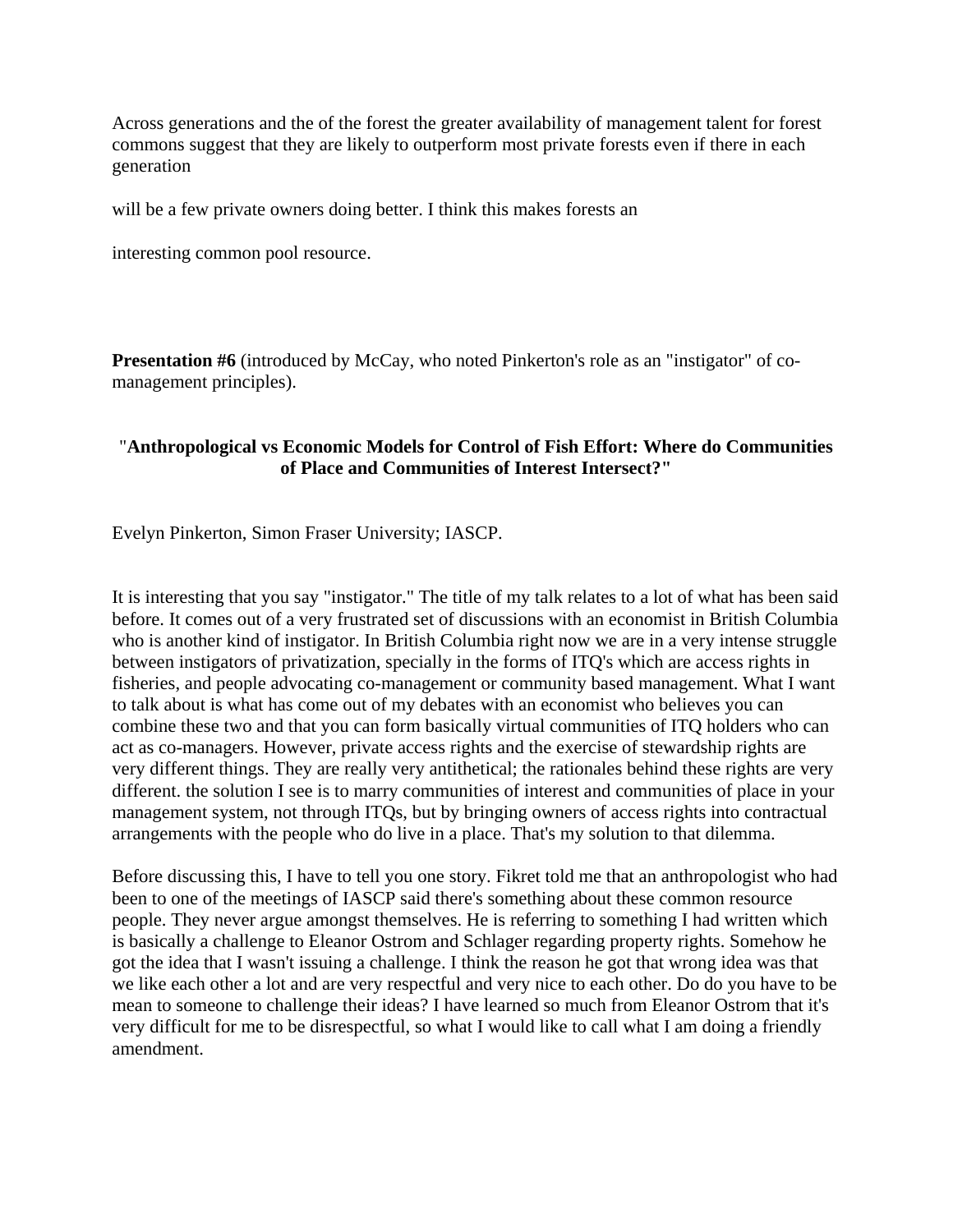Ostrom represents the institutional perspective, and I represent the human ecology perspective. (Dr. Pinkerton referred extensively to overheads in her talk; we have edited this to help the reader follow the argument without seeing overheads). One of the contradictions that we see in Ostrom is that the goals of institutions are to benefit individuals in terms of access rights at the operational level and they are to benefit the group at the choice or at the management level -- not the right to withdraw what you catch but the right to manage the fisheries. I think there is often a tension or contradiction between those two levels. The way anthropologists see the goals of the management system is to benefit present and future generations, to protect the eco-system and the linkages for large scale productivity's factors, offer multiple species and what Jim Wilson at the University of Maine would call cross-species tradeoffs, in other words effective regulation. The fundamental goal of management from this perspective it is to manage effectively and there may be a ruling to make efficiency trade-offs. This is the first layer of contrast I make between these three positions, the neo-classical, the institutionalist and the human ecologist.

Now I would like to talk about the scope of rights. Economists who advocate ITQs are really defining almost everything to come from the right of access or the right to take fish. Everything flows from that. Those rights freely transfer and the concentration is unconstrained. This is really about our concept of property. In the systems the economists envision and have to some extent helped create, it is assumed that if you have an access right it automatically transfers into every other management right. It goes to the extreme of contracting out: paying someone to monitor, to enforce, to do all those things that the state usually does. Interestingly, this all flows from private property. It all flows from a very central part of private property: access.

In the institutional perspective of Ostrom and Edella Schlager, who worked with Ostrom on fisheries, rights are seen at different levels, and they might be individual at an operational level and at the level of alienation or transfer, but collective when the task is to decide upon managing a harvest. Let's contrast that to a human ecology conception of a right: all the rights are collective and multi-generational. And they are not just rights, but they are responsibilities. They're about perpetuating the values that Svein was talking about, and the scope of these are far broader than "access," "rights to alienate," the "right to define membership of or exclude," etc. Institutionalist analyses don't talk about protecting the eco-system, having the right to information, the right to make policy, having the right to plan or having the right to coordinate with other uses. For example, how do you coordinate protecting habitat with harvest management, how do you strategically envision the future of the fisheries, how do you envision, basically how do you construct the kind of fishery that you want in the future. Very, very broad scope of activities that communities demand to be involved in.

My model for this comes from the co-management experience of the tribes in Washington state, where the tribes have every single level of these rights. This goes back to the court decision of 1970, where the judge interpreted their treaties to say that these tribes do have an access right but that they will never be able to implement this access right if they do not have the right to plan the harvest. They will never be able to exercise the access right if they can not protect the habitat. This is the basis of their co-management agreement.

The right to basically set the terms and conditions, to plan and collect and analyze data--these are not just extractive rights. They are far more broader. In neo-classical thinking, the assumption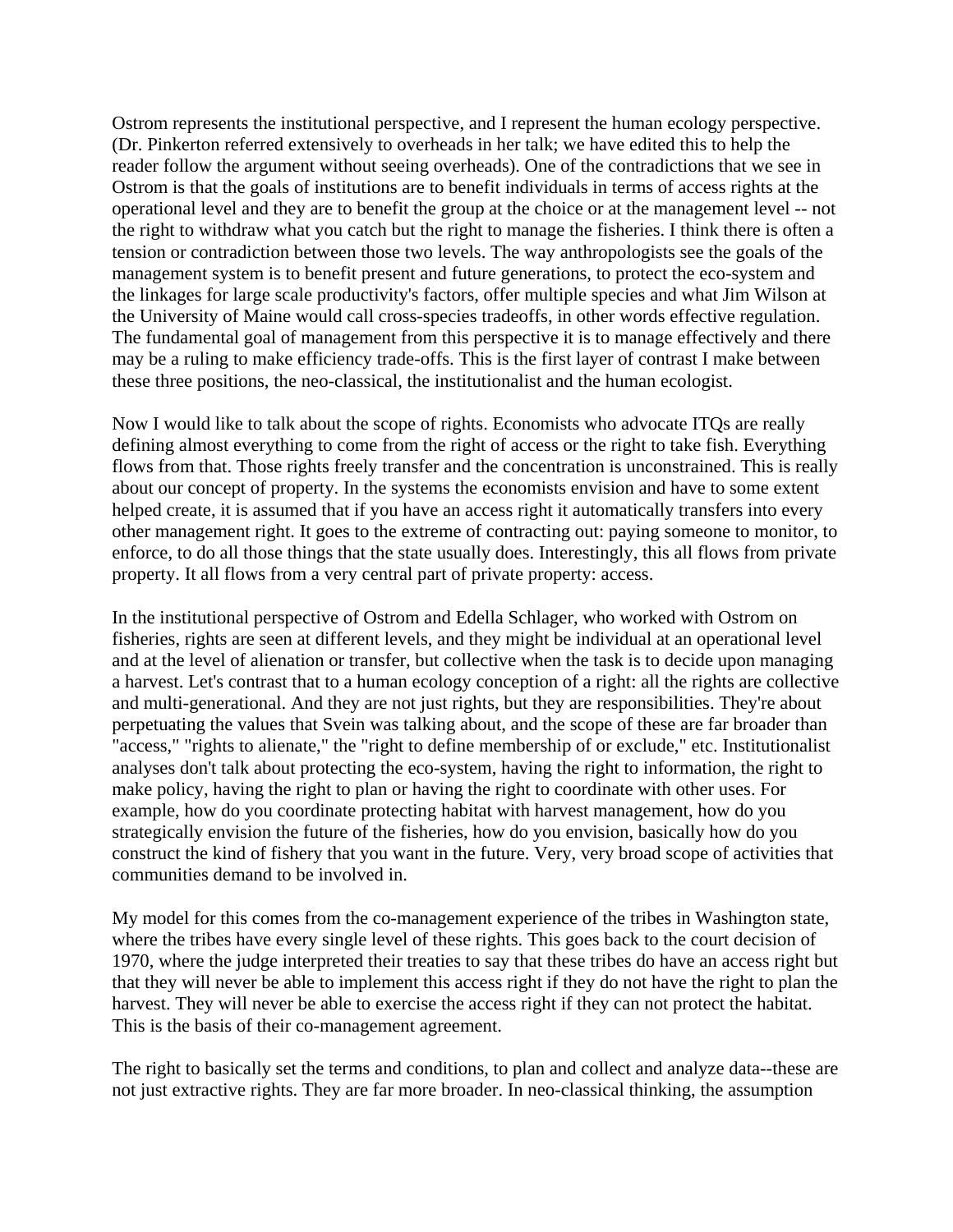behind these rights is that individual utility equals public welfare. Accordingly, the community of interest can operate like the community in place. ITQ holders can form communities that can manage the fisheries. It seems to me that there is a lot of rational choice theory in the institutional perspective and there is a lot of institutions replacing markets. Robert Bates makes that critique.

In British Columbia now we have private right advocates on one side saying do this and we have the economist in the middle saying yes I think we can make ITQS and bring together individual access rights with community based planning. ITQ owners can just form communities. What I am saying at the other end of that spectrum is that we need community based management representing the human ecology perspective,-- communities that are going to take care of the eco-system and the broad set of rights that relate to the territory. For instance, what do you do about people who have access rights to this territory but do not live there? What we are trying to construct now, as we speak, in British Columbia are place-based community management boards which include those people with access rights but are balanced in power. The institutions would be designed to basically look at the nature of the access right in relation to the broader set of rights. People with access rights (i.e. fishers with historical patterns of fishing in the area) would have to make contracts with local people if they want to have influence on the broader set of rights, which includes questions pertaining to restoring habitats and fish stocks. We're trying to bring these people into a board that isn't purely a stakeholder board, not just representative of interests, but a board that represents environmental interests, the interests associated with those rights.

#### **Discussion**

**Susan Buck,** moderator: The terminology and conceptualization of property rights needs further discussion. The role of First Peoples or native peoples also deserves attention.

**Pinkerton:** (responding to query from Berkes about private rights holders and co-management, gives an example): It has to do with the monitoring of ITQs. ITQ holders have enormous incentives to free ride and so the way you stop them from free riding is by having a system whereby you can monitor and enforce the rules that they've agreed too. ITQ holders in British Columbia live all over a huge coast; they don't live in one area and so the opportunities to free ride are large. The way that communities can monitor and really know that someone is free riding is based on long standing knowledge and reputation, ability to check out what someone is really doing and multiple people, so people in communities have very complex ways of interpreting information. Information is often very ambiguous, it takes a long time to build a case, often someone really is free riding if you are ignoring the dockside monitor or you are dumping smaller fish over the side. It is difficult to do and much more difficult if you don't have a community of face to face users. In other words people who have had long face to face experience, shared languages they have an enormous amount of data to use and first of all they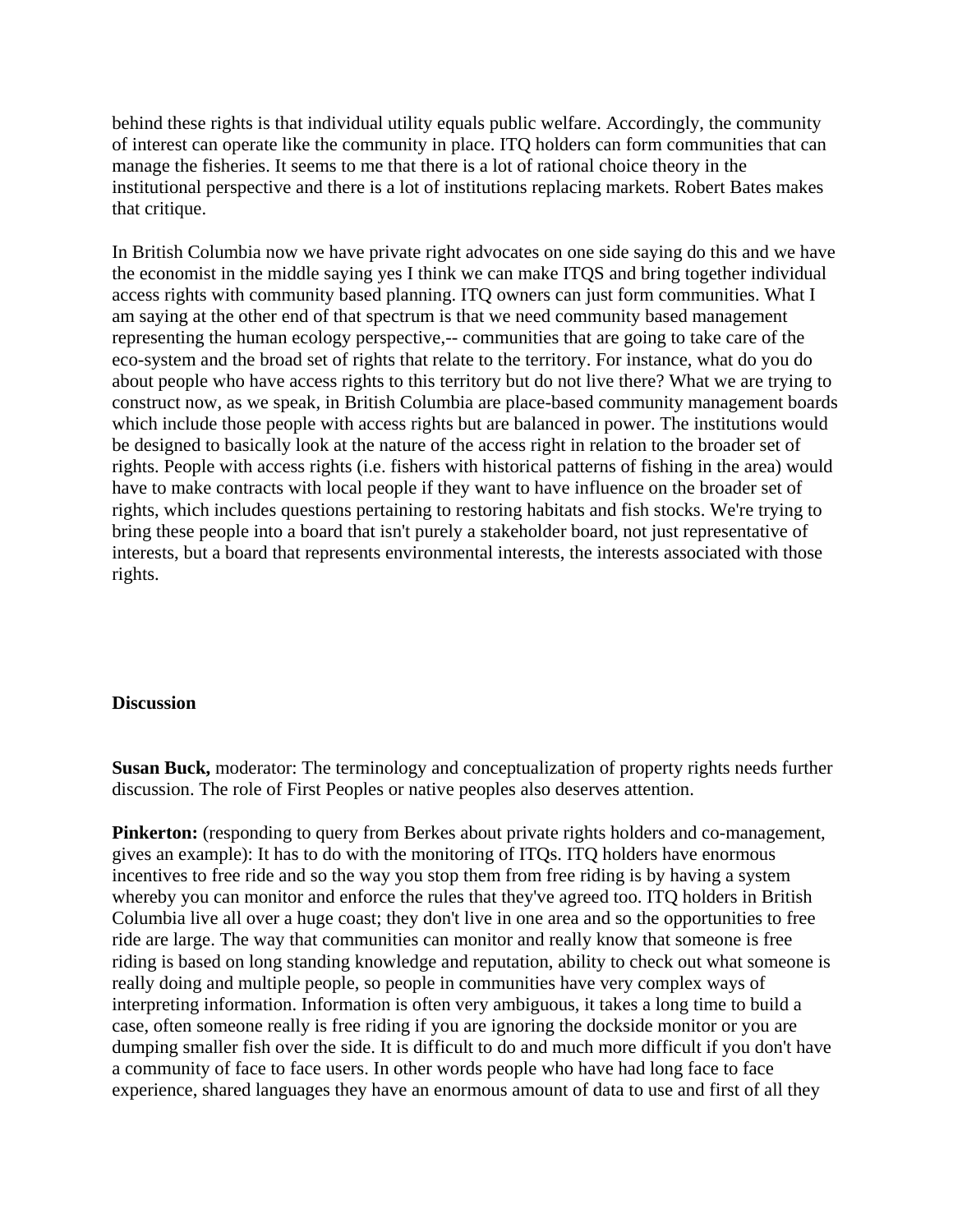can check about half the people off their list because they know the people who are honest, they know the people who are at risk of being free riders, so they are the people they watch. So that is just a start of it.

**McKean:** I though common property meant, well every time I have heard of it or encountered it, I thought collective ownership pertained to "stock" and private ownership to "flow." The people who own the production system are not necessarily the people who have the right to extract. (discussed the equity positions of those with ITQs).

**Pinkerton:** The debate is actually a lot more complex than that. Everyone knows that salmon won't survive unless its habitat is protected, so people say the community of interest should just pay a royalty to the community of place and that is one way to do it. And another way is to look at restoring stocks is to coordinate the harvest with the restoration, a very complex thing. ....the communities in place can negotiate for the habitat, because they can say, you can't live without us-if you don't have us as part of the management scheme you are lost. You will lose the habitat and it will be paved over in British Columbia.

**Taylor:** (responding to Buck's challenge to think about disciplinary background and definitions of property): It is interesting when you look at the program most of the time people don't say what discipline they work from, which is obviously one of the resources or constraints people bring to an analysis. And one of the things about society involves people who transgress those boundaries. ...

**Buck:** It is interesting you should say transgress. There was a cartoon in the NY Times that said We don't know him, he doesn't come to our meetings!

**Jentoft:** If there is a research task for this society it is to try to get at all the meanings and ways of common use and common property. If you did this between different types of resources and compared their uses, it would be very interesting-because we seem to argue about the extent to which common property is about access. It is a very simplistic notion about what common property is, but BErgee demonstrated very clearly the existence of finer distinctions.

# **CONCLUSION**

The last part of afternoon was devoted to brief presentations by people in attendance. One was Peter Riggs, Rockefeller Brothers Fund, East Asia/Sustainable Resource Use Program, whose work deals with a program of advocacy regarding how communities are integrated into the decision making process. He questions who is involved in the process and how those involved are held accountable to the communities they represent. Brad Walters, in the Ecology graduate program at Rutgers, is studying common property issues in the Caribbean and Southeast Asia, and is also concerned with declining productivity in common property theory as compared to several years ago. Frank Popper is a professor at Rutgers who is very well known in the U.S. for